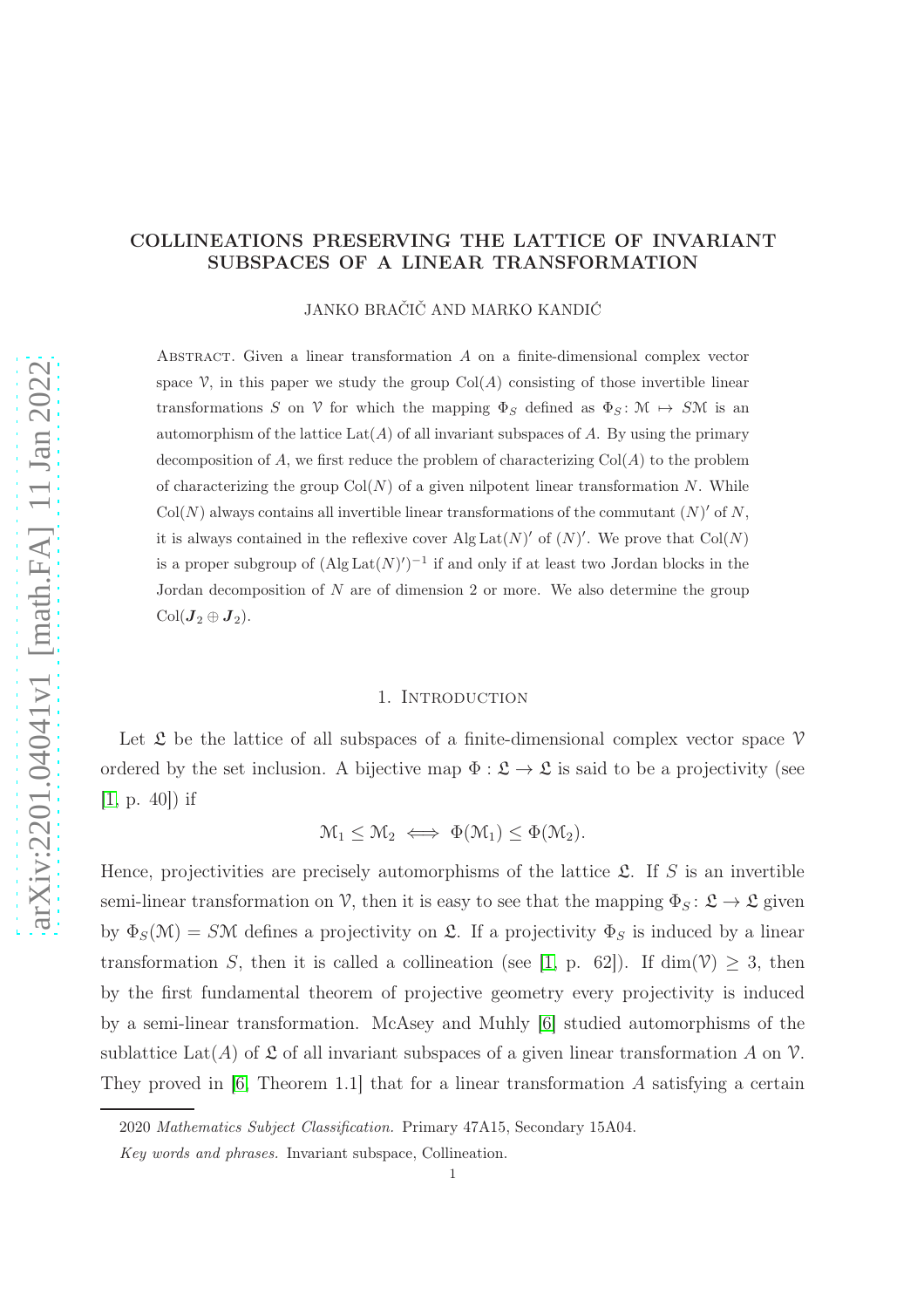condition every automorphism  $\Phi$  of  $\text{Lat}(A)$  which is continuous with respect to the gap-topology (for the definition see [\[4\]](#page-24-2)) is of the form  $\Phi_S$  where S is a sum of a linear and a conjugate linear transformation on V.

Inspired by the first fundamental theorem of projective geometry and the result of McAsey and Muhly, in this paper we study those invertible linear transformations S on V which induce automorphisms  $\Phi_S$  of Lat(A). More precisely, we are interested in the subgroup

 $Col(A) = \{ S \in \mathcal{L}(\mathcal{V})^{-1}; \quad \mathcal{M} \in \text{Lat}(A) \iff S\mathcal{M} \in \text{Lat}(A) \}$ 

of the group  $\mathcal{L}(\mathcal{V})^{-1}$  of all invertible linear transformations on  $\mathcal{V}$ . Hence,  $S \in \text{Col}(A)$  if and only if  $\Phi_S$  is a projectivity which satisfies  $\Phi_S(\text{Lat}(A)) = \text{Lat}(A)$ . With a slight abuse of terminology the elements of  $Col(A)$  are called collineations of A.

The paper is organized as follows. In Section [2](#page-2-0) we introduce basic notions and some results needed throughout the text. In Section [3](#page-3-0) we prove that every invertible linear transformation in  $(A)'$  belongs to  $Col(A)$  and that every cyclic subspace of a nilpotent linear transformation is a cycle in  $Lat(A)$ . In Section [4,](#page-4-0) for a given linear transformation  $A \in \mathcal{V}$  we reduce the problem of characterizing Col(A) to the problem of characterizing the group of collineations of a given nilpotent linear transformation by using the primary decomposition of A. Here it is worthwile noting that, in general,  $Col(A)$  is not a direct sum of groups of collineations of primary factors of A. Section [5](#page-10-0) is devoted to the reflexive cover  $\text{Ref}((N)') = \text{Alg} \text{Lat}(N)'$  of the commutant  $(N)'$  of a nilpotent linear transformation N. The main results of the paper are in Section [6](#page-14-0) where we consider collineations of nilpotent linear transformations. Proposition [6.2](#page-16-0) together with Proposition [3.2](#page-16-0) yields that for a nilpotent linear transformation  $N$  we always have

$$
((N)')^{-1} \subseteq \text{Col}(N) \subseteq (\text{Alg} \text{Lat}(N)')^{-1}.
$$

In Theorem [6.7](#page-19-0) we prove that the inclusion  $Col(N) \subseteq (Alg Lat(N)')^{-1}$  is strict if and only if at least two Jordan blocks in the Jordan decomposition of N are of dimension 2 or more. In the last section we determine Col( $\mathbf{J}_2 \oplus \mathbf{J}_2$ ) where  $\mathbf{J}_2$  denotes the  $2 \times 2$  nilpotent Jordan Block. This is the simplest case when the group  $Col(N)$  is a proper subgroup of  $(Alg Lat(N)')^{-1}$ .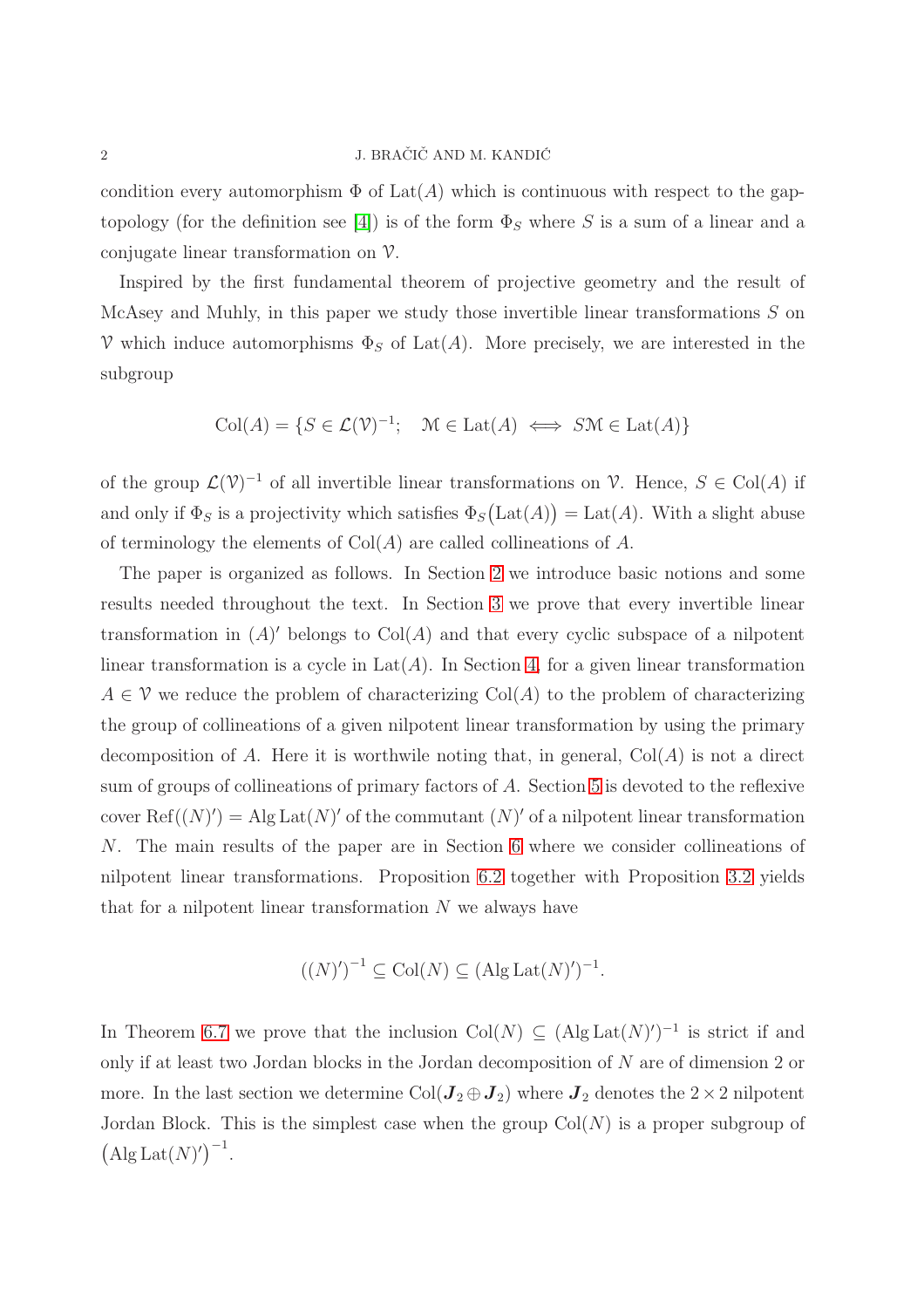## 2. Preliminaries

<span id="page-2-0"></span>Let  $\mathcal V$  be a finite-dimensional complex vector space and let  $\mathfrak L$  be the family of all subspaces of V. The set inclusion on  $\mathfrak L$  induces a partial ordering defined by  $\mathcal{M}_1 \leq \mathcal{M}_2$  if and only if  $\mathcal{M}_1 \subseteq \mathcal{M}_2$ . Then  $(\mathcal{L}, \leq)$  is a lattice where the lattice operations are given by

$$
\mathcal{M}_1 \vee \mathcal{M}_2 = \mathcal{M}_1 + \mathcal{M}_2 \quad \text{and} \quad \mathcal{M}_1 \wedge \mathcal{M}_2 = \mathcal{M}_1 \cap \mathcal{M}_2.
$$

The linear span of a non-empty set S of vectors in  $\mathcal V$  is denoted by  $\bigvee \mathcal S$ . If  $\mathcal S = \{x\}$ , then we write [x] instead of  $\bigvee \{x\}$ . If  $\mathcal{S} = \{x_1, \ldots, x_k\}$ , then we clearly have  $\bigvee \{x_1, \ldots, x_k\}$  $[x_1] \vee \cdots \vee [x_k] = [x_1] + \cdots + [x_k].$ 

By  $\mathcal{L}(\mathcal{V})$  we will denote the algebra of all linear transformations on  $\mathcal{V}$ . The kernel and the range of a linear transformation  $A \in \mathcal{L}(\mathcal{V})$  are denoted by  $\mathcal{N}(A)$  and  $\mathcal{R}(A)$ , respectively. For a subalgebra  $A \subseteq \mathcal{L}(\mathcal{V})$  which contains the identity transformation I we denote by  $\mathcal{A}^{-1}$  the group of all invertible linear transformations in  $\mathcal{A}$ . For a given transformation  $A \in \mathcal{L}(\mathcal{V})$  we denote by  $m_A$  and  $(A) = \{p(A); p(z) \in \mathbb{C}[z]\}\$ the minimal polynomial of A and the subalgebra of  $\mathcal{L}(\mathcal{V})$  which is generated by A and I, respectively. If  $x \in \mathcal{V}$ , then  $(A)_x = \{p(A)x; p(z) \in \mathbb{C}[z]\}\$ is called the cyclic subspace of A generated by x. A subspace M is invariant under a set  $S \subseteq \mathcal{L}(\mathcal{V})$  if  $\mathcal{SM} \subseteq \mathcal{M}$ . It is clear that  $(A)_x$  is the smallest subspace which contains x and is invariant under A. Since the sum and the intersection of invariant subspaces of  $A \in \mathcal{L}(\mathcal{V})$  are again invariant under A, the set Lat(A) of all invariant subspaces of A is a sublattice of  $\mathfrak{L}$ . It is obvious that  $\mathfrak{L} = \text{Lat}(I)$ . For  $\mathcal{M}_1, \mathcal{M}_2 \in \text{Lat}(A)$ , the set  $[\mathcal{M}_1, \mathcal{M}_2] = {\mathcal{P} \in \text{Lat}(A)}$ ;  $\mathcal{M}_1 \leq \mathcal{P} \leq \mathcal{M}_2$  is called an interval in Lat(A). A subspace  $\mathcal{M} \in \text{Lat}(A)$  is a cycle if  $[\{0\}, \mathcal{M}]$  is a finite chain in Lat(A). For linear transformations of  $A \in \mathcal{L}(\mathcal{V})$  and  $B \in \mathcal{L}(\mathcal{W})$ , we denote with  $(A, B)^{i}$  the set of all intertwiners of A and B, that is, the set of all linear transformations  $T: \mathcal{L}(\mathcal{W}) \to \mathcal{L}(\mathcal{V})$ such that  $AT = TB$ . If  $\mathcal{V} = \mathcal{W}$  and  $A = B$ , then  $(A, A)^{i} = \{T \in \mathcal{L}(\mathcal{V}); T A = AT\}$  is denoted by  $(A)'$ , and is called the commutant of A. A subspace M of V which is invariant under  $(A)'$  is called a hyperinvariant subspace of A.

We conclude the preliminary section by introducing notation about complex matrices. For  $m, n \in \mathbb{N}$  we denote by  $\mathbb{C}^n$  the space of all columns with n rows and by  $e_1, \ldots, e_n$  we denote its standard basis vectors. By  $\mathbb{M}_{m \times n}$  we denote the space of all  $m \times n$  complex matrices. The zero matrix is denoted by  $\mathbf{0}$ , or by  $\mathbf{0}_{m \times n}$  if we want to point out the dimension of the matrix. The  $m \times m$  identity matrix is denoted by  $I_m$  and the  $m \times m$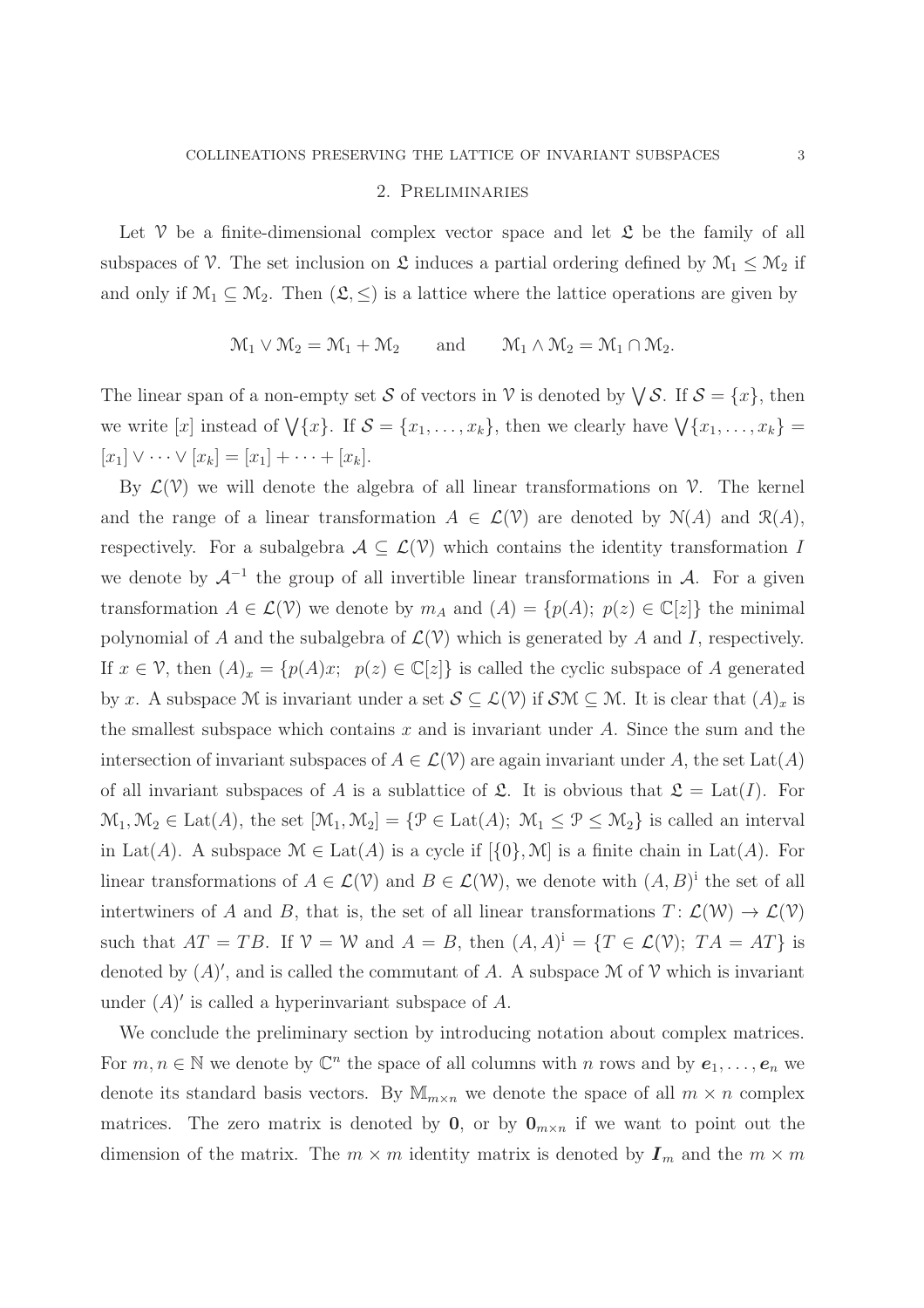#### 4 J. BRAČIČ AND M. KANDIĆ

Jordan block is denoted by  $J_m$ . It is easily seen that  $(J_m)' = (J_m)$ , that is,  $(J_m)'$ consists of precisely all upper-triangular Toeplitz  $m \times m$  matrices. The standard unit matrix  $\mathbf{E}_{k,l} \in \mathbb{M}_{m \times n}$  is the matrix whose  $(k, l)$ -th entry is 1 while other entries are all zero.

## 3. General results about cyclic subspaces

<span id="page-3-0"></span>In this section we consider some general results about collineations which will be needed throughout the text. In Proposition [3.2](#page-16-0) we prove that  $Col(A)$  always contains invertible transformations of the commutant  $(A)$ '.

**Lemma 3.1.** Let  $T \in \mathcal{L}(\mathcal{V})^{-1}$ . Then  $T \in \text{Col}(A)$  if and only if  $T(A)_x \in \text{Lat}(A)$  for every  $x \in \mathcal{V}$ .

*Proof.* If  $T \in \text{Col}(A)$ , then  $T(A)_x \in \text{Lat}(A)$  for every  $x \in \mathcal{V}$  since every cyclic subspace  $(A)_x$  is invariant for A. To prove the opposite implication, assume that  $\mathcal{M} \in \text{Lat}(A)$ . If  $\mathcal{M} = \{0\}$ , then it is clear that  $T\mathcal{M} = \mathcal{M} \in \text{Lat}(A)$ . Suppose therefore that  $\mathcal{M} \neq \{0\}$  and let  $\{e_1, \ldots, e_m\}$  be a basis of M. Since  $\mathcal{M} = (A)_{e_1} \vee \cdots \vee (A)_{e_m}$  and  $T(A)_{e_i} \in \text{Lat}(A)$  for each  $1 \leq i \leq m$  we conclude that  $T\mathcal{M} = T(A)_{e_1} \vee \cdots \vee T(A)_{e_m} \in \text{Lat}(A)$ .

**Proposition 3.2.** Every invertible linear transformation in  $(A)'$  is in Col $(A)$ .

*Proof.* Let  $T \in (A)'$  be invertible. Since  $T(A)_x = (A)_{Tx} \in \text{Lat}(A)$  for every  $x \in \mathcal{V}$  it follows, by Lemma [3.1,](#page-21-0) that  $T \in \text{Col}(A)$ .

We continue with the study of cyclic subspaces of nilpotent linear transformations. Let  $N \in \mathcal{L}(\mathcal{V})$  be a non-zero nilpotent linear transformation. The nil-index of N is the smallest positive integer n such that  $N^{n-1} \neq 0$  and  $N^n = 0$ . Suppose that the nil-index n of N is at least 2. For a vector  $0 \neq x \in \mathcal{V}$ , let  $0 \leq k_x < n$  be the integer for which  $N^{k_x} x \neq 0$  and  $N^{k_x+1}x = 0$ . It is well known and easily seen that the vectors  $x, Nx, \ldots, N^{k_x}x$  are linearly independent and so they form a basis of the cyclic subspace  $(N)_x$ . From  $N^{k_x+1}x = 0$  it follows that for each  $0 \leq j \leq k_x$  we have

<span id="page-3-1"></span>
$$
(N)_{N^{k_x-j}x} = \bigvee \{ N^{k_x}x, N^{k_x-1}x, \dots, N^{k_x-j}x \}.
$$

In particular, we have  $(N)_{N^{k_x}x} = [N^{k_x}x]$  and  $(N)_x = \sqrt{x}, \ldots, N^{k_x}x$ . Since for each  $j = 0, 1, \ldots, k_x$  we have  $\dim((N)_{N^{k_x-j}x}) = j + 1$ , the chain

(3.1) 
$$
\{0\} = (N)_{N^{k_x+1}x} < (N)_{N^{k_x}x} < \cdots < (N)_{Nx} < (N)_x
$$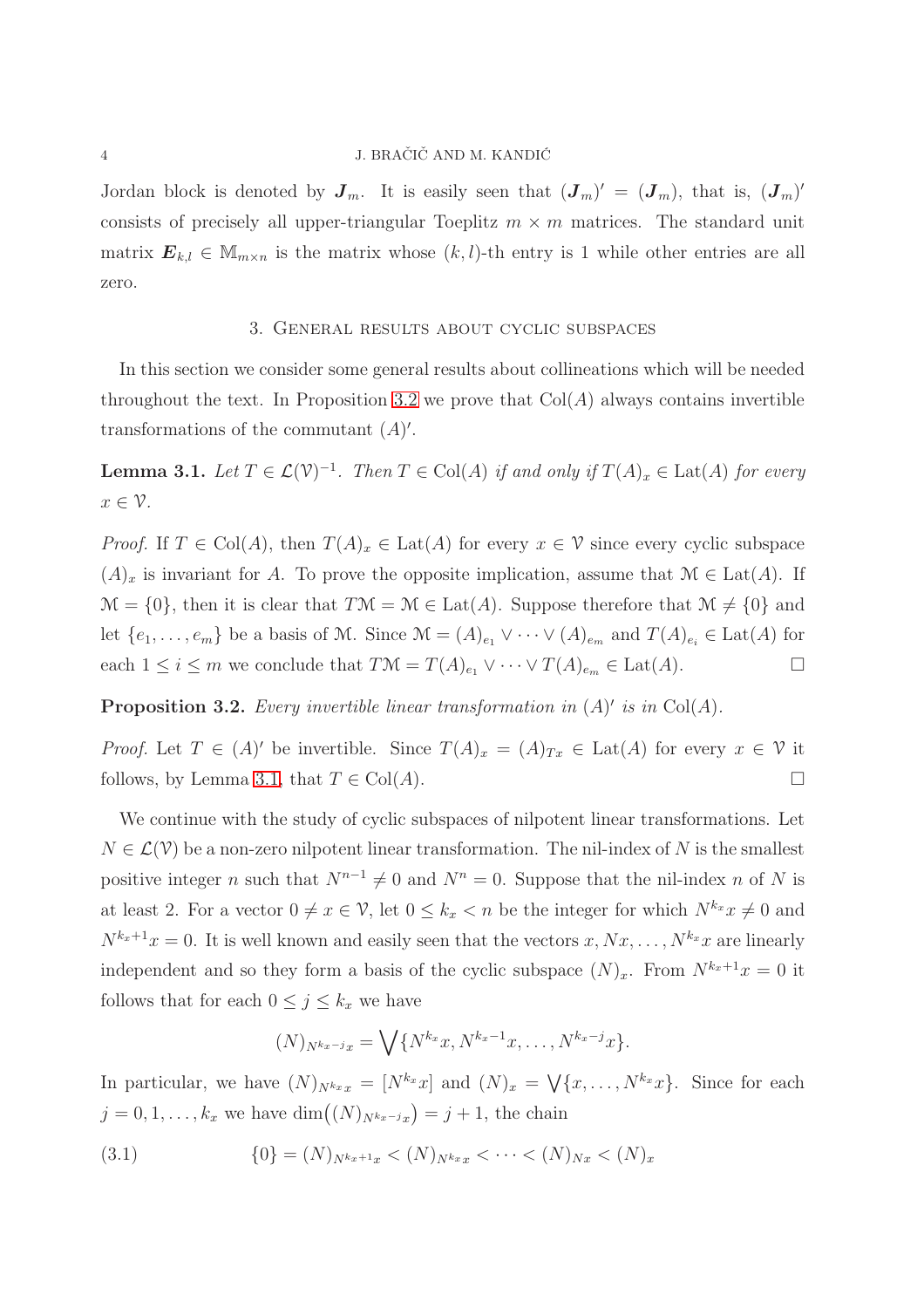is a chain of subspaces of  $(N)_x$  of the maximal possible length contained in the interval  $[\{0\},(N)_x]$ . In the following lemma we prove that the interval  $[\{0\},(N)_x]$  is equal to the chain [\(3.1\)](#page-3-1) so that it is actually a cycle.

## **Lemma 3.3.** For every  $x \in \mathcal{V}$  the cyclic subspace  $(N)_x$  is a cycle in Lat $(N)$ .

*Proof.* Since the case  $x = 0$  is trivial, we only need to consider the case when x is nonzero. Due to the text preceding the lemma, it suffices to prove that every subspace in  $(N)_x$  invariant under N is an element of the chain [\(3.1\)](#page-3-1). Moreover, since every invariant subspace is built by cyclic subspaces, it is enough to show that for every non-zero vector  $y \in (N)_x$  the cyclic subspace  $(N)_y$  is equal to one of the members of the chain [\(3.1\)](#page-3-1).

Let  $y \in (N)_x$  be an arbitrary non-zero vector and write  $y = \gamma_0 x + \gamma_1 N x + \cdots + \gamma_{n_k} N^{k_x} x$ for some some scalars  $\gamma_0, \ldots, \gamma_{k_x}$ . Since  $y \neq 0$ , there exists the smallest index  $j \geq 0$ such that  $\gamma_j \neq 0$ . From here it follows that  $y = (\gamma_j I + \gamma_{j+1}N + \cdots + \gamma_{k_x}N^{k_x-j})N^j x \in$  $(N)_{N^jx}$  which implies  $(N)_y \subseteq (N)_{N^jx}$ . To prove the opposite inclusion, consider the linear transformation  $q(N) = \gamma_j I + \gamma_{j+1} N + \cdots + \gamma_{k_x} N^{k_x-j}$ . Since  $\gamma_j \neq 0$ , the transformation  $q(N)$  is invertible in  $(N)$ , and so there exists  $p(N) \in (N)$  such that  $p(N)q(N) = I$ . It follows that  $p(N)y = N^jx$  and so  $N^jx \in (N)_y$  giving also the opposite inclusion  $(N)_{N^jx} \subseteq (N)_y.$ 

The following corollary immediately follows from Lemma [3.3.](#page-17-0)

**Corollary 3.4.** Let  $x \in \mathcal{V}$  be arbitrary. Suppose that  $\mathcal{M}_1, \mathcal{M}_2 \in \text{Lat}(N)$  are such that  $(N)_x = \mathcal{M}_1 \vee \mathcal{M}_2.$ 

(i) Then 
$$
\mathcal{M}_1 = (N)_x
$$
 or  $\mathcal{M}_2 = (N)_x$ .

(ii) If 
$$
(N)_x = \mathcal{M}_1 \oplus \mathcal{M}_2
$$
, then  $\mathcal{M}_1 = (N)_x$  and  $\mathcal{M}_2 = \{0\}$  or  $\mathcal{M}_1 = \{0\}$  and  $\mathcal{M}_2 = (N)_x$ .

<span id="page-4-0"></span>*Proof.* (i) Since  $\mathcal{M}_1, \mathcal{M}_2 \in [0, (N)_x]$ , by Lemma [3.3](#page-17-0) it follows that  $\mathcal{M}_1 \subseteq \mathcal{M}_2$  or  $\mathcal{M}_2 \subseteq \mathcal{M}_1$ . While the former yields  $(N)_x = \mathcal{M}_2$ , the latter yields  $(N)_x = \mathcal{M}_1$ . The assertion (ii) follows from (i).  $\Box$ 

## 4. Reduction to the nilpotent case

Let V and W be isomorphic complex vector spaces and let  $A \in \mathcal{L}(\mathcal{V})$  and  $B \in \mathcal{L}(\mathcal{W})$  be similar linear transformations. Suppose that  $B = SAS^{-1}$  where  $S \in \mathcal{L}(\mathcal{V}, \mathcal{W})$  is invertible. Then  $m_A = m_B$ ,  $(B) = S(A)S^{-1}$  and  $(B)' = S(A)'S^{-1}$ . It is well known that  $\mathcal{M} \in \text{Lat}(A)$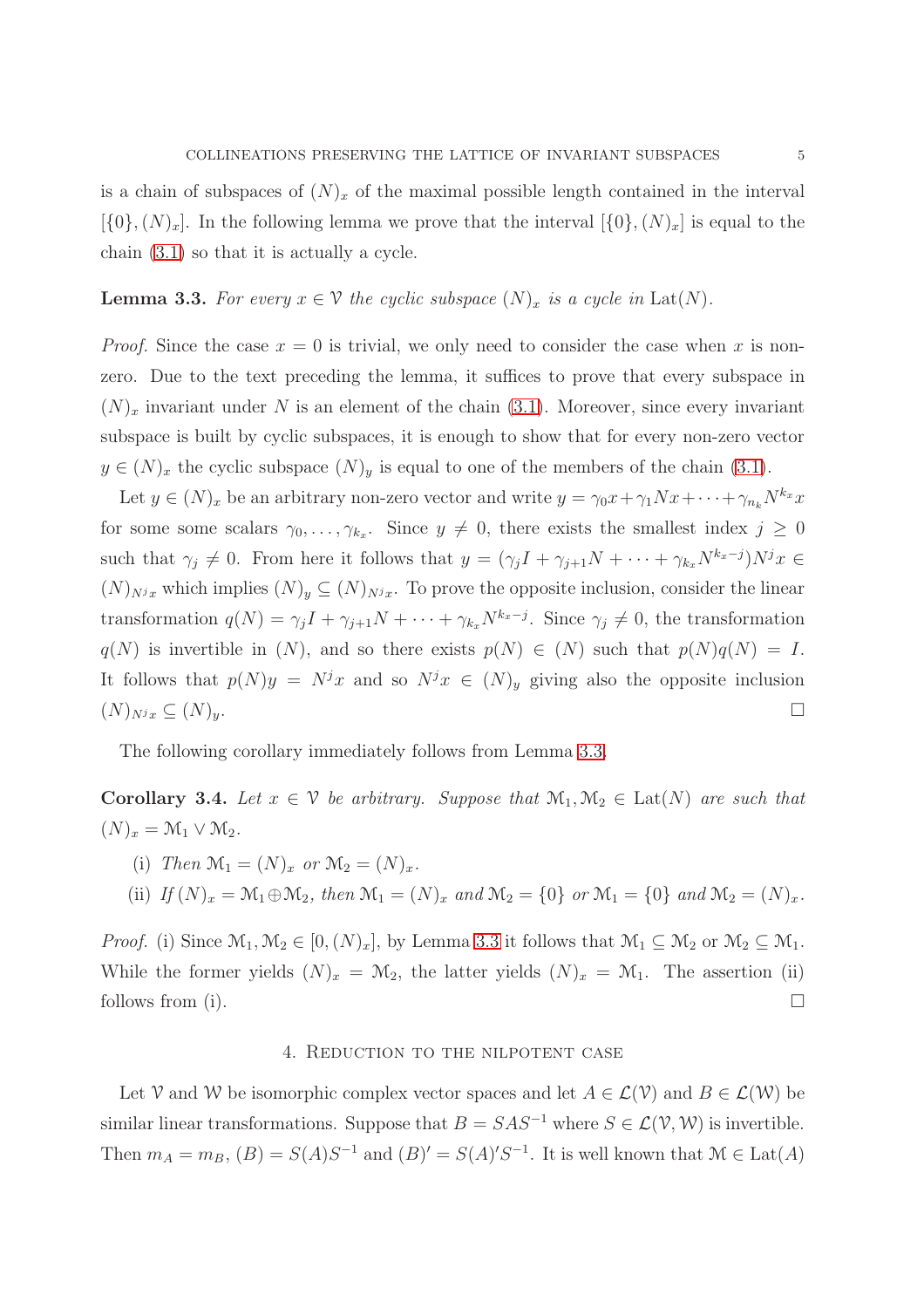#### 6 J. BRAČIČ AND M. KANDIĆ

if and only if  $S\mathcal{M} \in \text{Lat}(B)$ , and similarly,  $\mathcal{M} \in \text{Lat}(A)'$  if and only if  $S\mathcal{M} \in \text{Lat}(B)'$ . Since S is invertible, the mapping  $\Phi_S : \mathcal{L}(\mathcal{V}) \to \mathcal{L}(\mathcal{W})$  given by  $\Phi_S(\mathcal{M}) = S\mathcal{M}$  induces an isomorphism of lattices of invariant subspaces  $\text{Lat}(A)$  and  $\text{Lat}(B)$ , and similarly, of lattices of hyperinvariant subspaces  $\text{Lat}(A)'$  and  $\text{Lat}(B)'$ . Therefore, the following result about groups of collineations of similar transformations should not be surprising.

# **Lemma 4.1.** Groups of collineations satisfy  $Col(B) = S Col(A)S^{-1}$ .

*Proof.* Suppose that  $T \in \text{Col}(A)$ . Since every subspace  $\mathcal{K} \in \text{Lat}(B)$  is of the form  $\mathcal{K} = S\mathcal{M}$  for some  $\mathcal{M} \in \text{Lat}(A)$ , we have  $STS^{-1}\mathcal{K} = ST\mathcal{M} \in \text{Lat}(B)$ . Hence,  $STS^{-1} \in$ Col(B). A similar reasoning shows that  $S^{-1}T'S \in Col(A)$  for every  $T' \in Col(B)$  which proves  $Col(B) = S Col(A)S^{-1}$ .

Now we briefly outline the primary decomposition of a linear transformation. Let  $\lambda_1, \ldots, \lambda_s$  be pairwise distinct eigenvalues of a linear transformation  $A \in \mathcal{L}(\mathcal{V})$ . Then the minimal polynomial  $m_A$  of A is of the form  $m_A(z) = (z - \lambda_1)^{n_1} \cdots (z - \lambda_s)^{n_s}$  where  $n_1, \ldots, n_s \in \mathbb{N}$  and  $n_1 + \cdots + n_s \leq d = \dim \mathcal{V}$ . For every  $j = 1, \ldots, s$ , let  $\mathcal{V}_j =$  $\mathcal{N}((A - \lambda_j I)^{n_j})$  and let  $A_j$  be the restriction of A to  $\mathcal{V}_j$ . Then  $A_j = \lambda_j I_j + N_j$ , where  $I_j$  is the identity on  $\mathcal{V}_j$  and  $N_j \in \mathcal{L}(\mathcal{V}_j)$  is a nilpotent linear transformation with the nil-index  $n_j$ . It follows that the minimal polynomial of  $A_j$  is  $m_{A_j}(z) = (z - \lambda_j)^{n_j}$ . The primary decomposition of A is

<span id="page-5-0"></span>(4.1) 
$$
\mathcal{V} = \mathcal{V}_1 \oplus \cdots \oplus \mathcal{V}_s, \qquad A = A_1 \oplus \cdots \oplus A_s, \qquad A_j = \lambda_j I_j + N_j \quad (j = 1, \ldots, s).
$$

It should be noted that  $(A_j) = (N_j)$ ,  $(A_j)' = (N_j)'$ ,  $Lat(A_j) = Lat(N_j)$  and  $Lat(A_j)' =$ Lat $(N_j)'$  for every  $j = 1, \ldots, s$ .

**Proposition 4.2.** Let  $A \in \mathcal{L}(\mathcal{V})$  and let [\(4.1\)](#page-5-0) be its primary decomposition. Then

- (i)  $(A) = (A_1) \oplus \cdots \oplus (A_s) = (N_1) \oplus \cdots \oplus (N_s);$
- (ii)  $(A)' = (A_1)' \oplus \cdots \oplus (A_s)' = (N_1)' \oplus \cdots \oplus (N_s)'$ ;
- (iii) Lat(A) = Lat(A<sub>1</sub>)  $\oplus \cdots \oplus$  Lat(A<sub>s</sub>) = Lat(N<sub>1</sub>)  $\oplus \cdots \oplus$  Lat(N<sub>s</sub>);
- (iv)  $\text{Lat}(A)' = \text{Lat}(A_1)' \oplus \cdots \oplus \text{Lat}(A_s)' = \text{Lat}(N_1)' \oplus \cdots \oplus \text{Lat}(N_s)'$ .

For the proofs of (ii), (iii) and (iv) we refer the reader to [\[2,](#page-24-3) Lemma 1] and [\[5,](#page-24-4) Theorem 2]. We include the proof of (i) for reader's convenience since we cannot find an exact reference.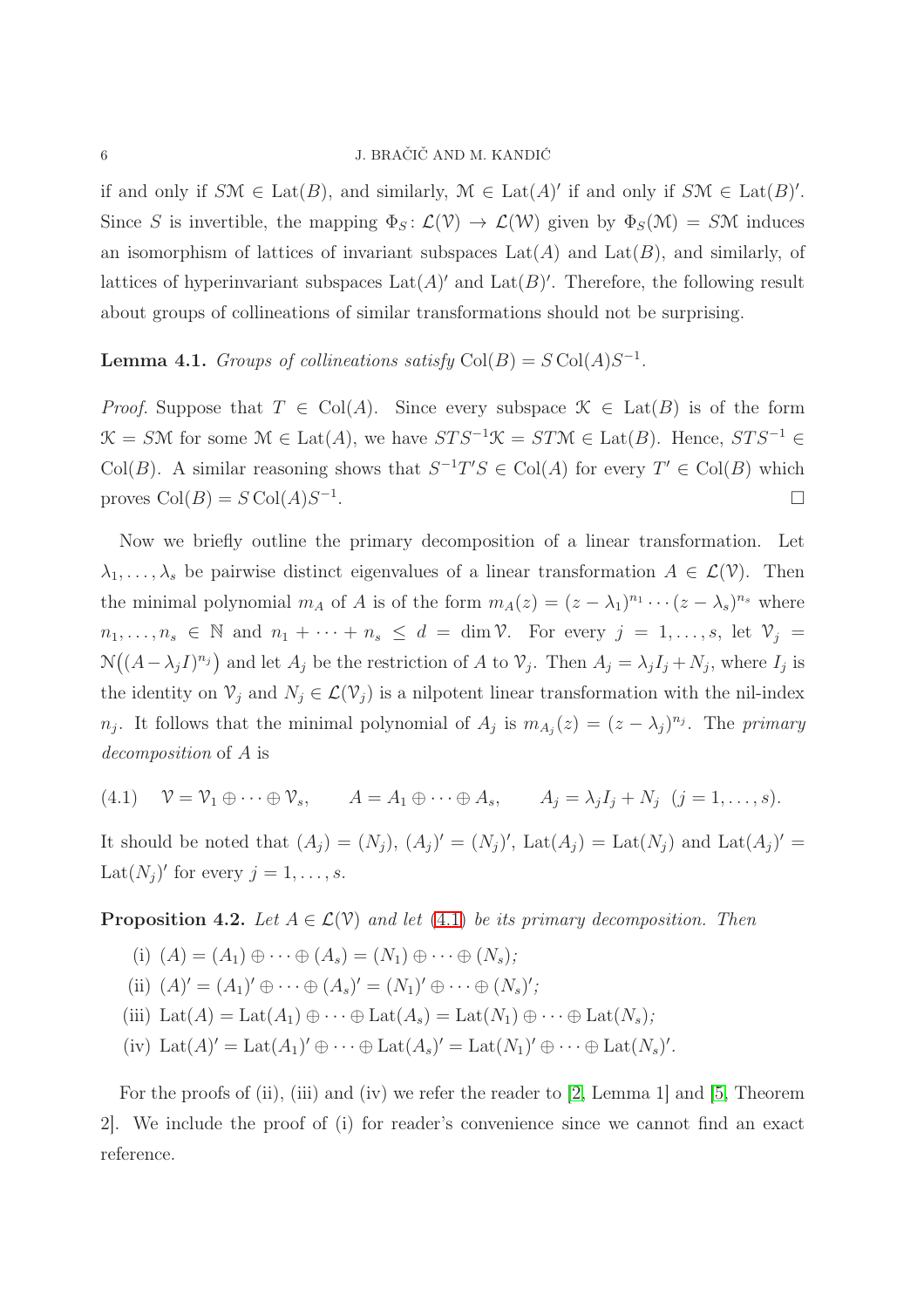*Proof.* The inclusion  $(A) \subseteq (A_1) \oplus \cdots \oplus (A_s)$  is obvious. For the opposite inclusion note first that one only needs to consider the case  $s = 2$  as the general case follows by an easy induction argument on the number of primary factors. Choose linear transformations B and C which satisfy  $gcd(m_B, m_C) = 1$ . Then there exist polynomials  $r_1$  and  $r_2$  such that  $r_1m_B + r_2m_C = 1$ . Pick an arbitrary  $p_1(B) \oplus p_2(C) \in (B) \oplus (C)$  and consider the polynomial  $p = p_1 r_2 m_C + p_2 r_1 m_B$ . Then

$$
p(B \oplus C) = p(B) \oplus p(C) = (p_1(B)r_2(B)m_C(B)) \oplus (p_2(C)r_1(C)m_B(C))
$$
  
=  $p_1(B) \oplus p_2(C)$ 

since  $r_2(B)m_C(B) = I - r_1(B)m_B(B) = I$  and  $r_1(C)m_B(C) = I - r_2(C)m_C(C) = I$ . This proves that  $(B \oplus C) = (B) \oplus (C)$ .

Now we finally turn our attention to the reduction of the problem of characterizing  $Col(A)$  to the problem of characterizing the group of collineations of a given nilpotent linear transformation. The first step is to prove (see Proposition [4.4\)](#page-17-1) that a collineation  $T \in Col(A)$  permutes the subspaces from the primary decomposition of A. We start with a preparatory lemma involving cyclic subspaces.

**Lemma 4.3.** Let  $A \in \mathcal{L}(\mathcal{V})$  and let [\(4.1\)](#page-5-0) be its primary decomposition. If  $T \in \text{Col}(A)$ , then for every  $0 \neq x \in V_j$  there exists an index  $i = \pi(x, j)$  such that  $T(A)_x \leq V_i$ .

*Proof.* Pick a non-zero vector  $x \in V_j$  and denote  $\widehat{N}_j = 0 \oplus \cdots \oplus N_j \oplus \cdots \oplus 0$ . It is clear that  $\widehat{N}_j \in \mathcal{L}(\mathcal{V})$  is nilpotent and  $(A)_x = (\widehat{N}_j)_x \subseteq \mathcal{V}_j$ . Since  $T(\widehat{N}_j)_x \in \text{Lat}(A)$  and Lat(A) = Lat( $N_1$ ) $\oplus \cdots \oplus$ Lat( $N_s$ ) by Proposition [4.2,](#page-16-0) there exist subspaces  $\mathcal{P}_1 \in$  Lat( $N_1$ ),  $\ldots, \mathcal{P}_s \in \text{Lat}(N_s)$  such that  $T(\widehat{N}_i)_x = \mathcal{P}_1 \oplus \cdots \oplus \mathcal{P}_s = \mathcal{P}_1 \vee \cdots \vee \mathcal{P}_s$ , where in this last part each  $\mathcal{P}_l$   $(l = 1, \ldots, s)$  is considered as a subspace of  $\mathcal V$  in a natural way. Since  $T^{-1} \in \text{Col}(A)$ we have  $(\widehat{N}_j)_x = T^{-1} \mathcal{P}_1 \vee \cdots \vee T^{-1} \mathcal{P}_s$ , where  $T^{-1} \mathcal{P}_l \in \text{Lat}(A)$  for every  $l = 1, \ldots, s$ . It follows by Lemma [3.4](#page-17-1) that there is an index  $i = \pi(x, j)$  such that  $(\widehat{N}_j)_x = T^{-1} \mathcal{P}_i$ . We conclude that  $T(A)_x = T(\widehat{N}_j)_x = \mathcal{P}_i \leq \mathcal{V}_i$ . .

**Proposition 4.4.** Let  $A \in \mathcal{L}(\mathcal{V})$  and let [\(4.1\)](#page-5-0) be its primary decomposition. If  $T \in$ Col(A), then there exists a permutation  $\pi$  of  $\{1,\ldots,s\}$  such that  $T\mathcal{V}_j = \mathcal{V}_{\pi(j)}$  for every  $j=1,\ldots,s.$ 

*Proof.* Let  $j \in \{1, ..., s\}$  and denote  $\widehat{N}_j = 0 \oplus \cdots \oplus N_j \oplus \cdots \oplus 0$ . Pick linearly independent vectors x and  $y \in \mathcal{V}_j$ . By Lemma [4.3](#page-17-0) there exist indices  $\pi(x, j)$  and  $\pi(y, j)$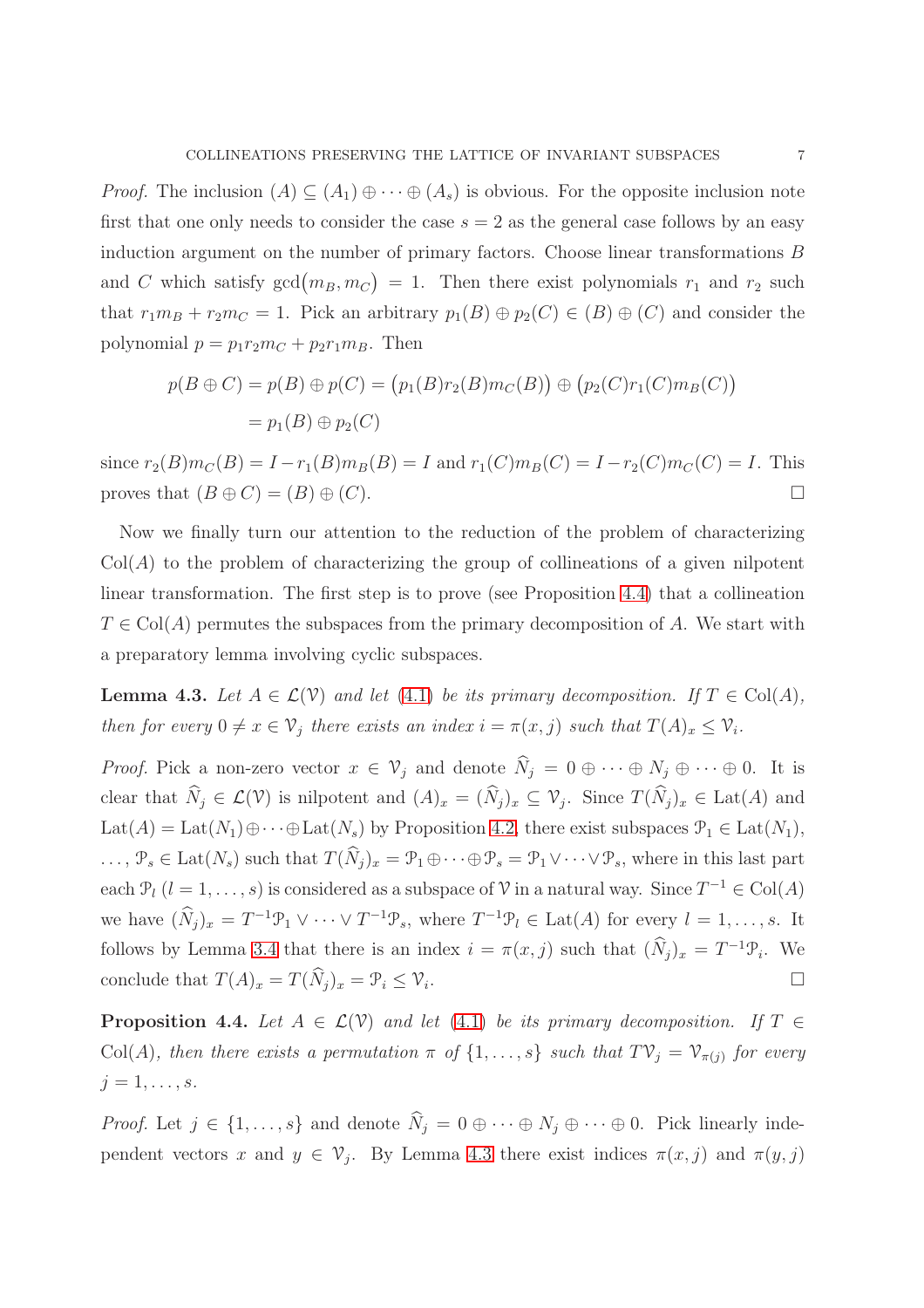such that  $T(A)_x \leq \mathcal{V}_{\pi(x,j)}$  and  $T(A)_y \leq \mathcal{V}_{\pi(y,j)}$ . Suppose, towards a contradiction, that  $\pi(x, j) \neq \pi(y, j)$ . Then  $\mathcal{V}_{\pi(x, j)} \cap \mathcal{V}_{\pi(y, j)} = \{0\}$ , and therefore,  $T\widehat{N}_j^m x$  and  $T\widehat{N}_j^n y$  are linearly independent for all indices  $0 \le m \le k_x$ ,  $0 \le n \le k_y$ . It follows that  $\hat{N}_j^m x$  and  $\hat{N}_j^n y$  are linearly independent. Since  $[\widehat{N}_j^{k_x}x]$  and  $[\widehat{N}_j^{k_y}y]$  are one-dimensional subspaces in Lat(A),  $T[\widehat{N}_j^{k_x}x]$  and  $T[\widehat{N}_j^{k_y}y]$  are one-dimensional subspaces in  $\mathrm{Lat}(A)$  as well. Consider the nonzero vector  $\widehat{N}_j^{k_x} x + \widehat{N}_j^{k_y} y \in V_j$  and note that  $\widehat{N}_j(\widehat{N}_j^{k_x} x + \widehat{N}_j^{k_y} y) = 0$ . Then  $[\widehat{N}_j^{k_x} x + \widehat{N}_j^{k_y} y]$ is an one-dimensional subspace in Lat(A) so that  $T[\widehat{N}_j^{k_x}x + \widehat{N}_j^{k_y}y] \in \text{Lat}(A)$  is onedimensional as well. Hence, there exists a vector  $0 \neq z \in \mathcal{V}$  such that  $T[\widehat{N}_j^{k_x} x + \widehat{N}_j^{k_y}]$  $\left[\begin{smallmatrix} x_y \\ j \end{smallmatrix}\right] = [z]$ and so  $T\widehat{N}_j^{k_x}x+T\widehat{N}_j^{k_y}y=\lambda z$  for some number  $\lambda\neq 0$ . Thus,  $[z]\leq T[\widehat{N}_j^{k_x}x]\oplus T[\widehat{N}_j^{k_y}y]$ , and since  $\text{Lat}(A) = \text{Lat}(N_1) \oplus \cdots \oplus \text{Lat}(N_s)$  and  $\dim[z] = 1$ , by Proposition [4.2,](#page-16-0) it follows that either  $[z] = T[\widehat{N}_j^{k_x}x]$  or  $[z] = T[\widehat{N}_j^{k_y}y]$ . If the former holds, then there exists a number  $\mu \neq 0$  such that  $T\widehat{N}_j^{k_x}x = \mu z$ . From the identity  $T\widehat{N}_j^{k_x}x + T\widehat{N}_j^{k_y}y = \lambda z$  we conclude  $T\widehat{N}_j^{k_y}y = (\lambda - \mu)z$  from where it follows that  $T\widehat{N}_j^{k_x}x$  and  $T\widehat{N}_j^{k_y}y$  are linearly dependent which is a contradiction. It is clear that we also get a contradiction if the latter holds. We conclude that  $\pi(x, j) = \pi(y, j)$  which means that there exists an index  $\pi(j) \in \{1, \ldots, s\}$ such that  $T\mathcal{V}_j \subseteq \mathcal{V}_{\pi(j)}$ .

We claim that  $T\mathcal{V}_j = \mathcal{V}_{\pi(j)}$ . To this end, note first that a similar argument as above shows that there exists  $\pi_1(j)$  such that  $T^{-1}\mathcal{V}_{\pi(j)} \subseteq \mathcal{V}_{\pi_1(j)}$ . Then  $\mathcal{V}_j \subseteq T^{-1}\mathcal{V}_{\pi(j)} \subseteq \mathcal{V}_{\pi_1(j)}$ for each  $1 \leq j \leq s$  implies  $\mathcal{V}_j = \mathcal{V}_{\pi_1(j)} = T^{-1} \mathcal{V}_{\pi(j)}$  proving the claim.

To finish the proof note that invertibility of T implies that  $\pi : j \mapsto \pi(j)$  is a permutation of  $\{1, \ldots, s\}$ .

In Proposition [4.4](#page-17-1) we have observed that every  $T \in Col(A)$  permutes the subspaces from the primary decomposition of A. In Proposition [4.5](#page-18-0) we consider the question for which subspaces  $\mathcal{V}_j$  and  $\mathcal{V}_k$  from the primary decomposition of A there exists  $T \in \text{Col}(A)$ such that  $T\mathcal{V}_k = \mathcal{V}_j$ . The answer is connected to the lattice structure of Lat $(A_k)$  and  $Lat(A_i).$ 

**Proposition 4.5.** Let  $A \in \mathcal{L}(\mathcal{V})$  and let [\(4.1\)](#page-5-0) be its primary decomposition. Let  $\pi$  be a permutation of  $\{1, \ldots, s\}$ . For each index  $k \in \{1, \ldots, s\}$  the following assertions are equivalent.

- (i) There exists  $T \in \text{Col}(A)$  such that  $T\mathcal{V}_k = \mathcal{V}_{\pi(k)}$ .
- (ii) Lattices Lat( $A_k$ ) and Lat( $A_{\pi(k)}$ ) are isomorphic.
- (iii) Operators  $N_k$  and  $N_{\pi(k)}$  are similar.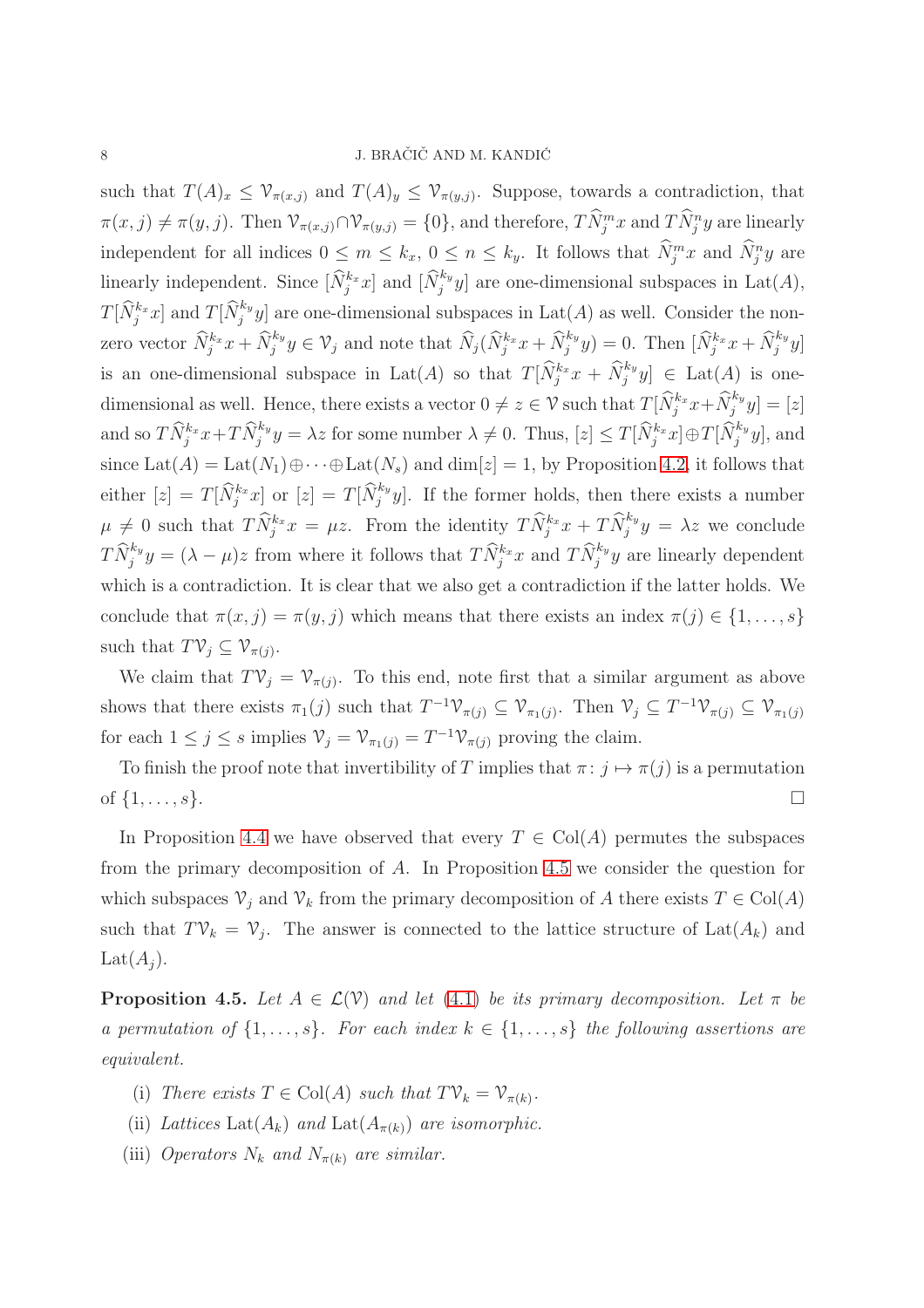*Proof.* The equivalence between (ii) and (iii) follows from [\[6,](#page-24-1) Corollary 2.3.1].

To prove that (i) implies (ii), assume that  $T \in Col(A)$  satisfies  $T\mathcal{V}_k = \mathcal{V}_{\pi(k)}$  and let  $S\colon \mathcal{V}_k \to \mathcal{V}_{\pi(k)}$  be the restriction of T to  $\mathcal{V}_k$ . It is clear that S is an invertible linear transformation such that  $S\mathcal{M} \in \text{Lat}(A_{\pi(k)})$  for every  $\mathcal{M} \in \text{Lat}(A_k)$ . Since it also holds that for each  $\mathcal{N} \in \text{Lat}(A_{\pi(k)})$  we have that  $S^{-1}\mathcal{N} \in \text{Lat}(A_k)$ , we conclude that  $\text{Lat}(A_k)$ and Lat $(A_{\pi(k)})$  are isomorphic.

To prove the opposite implication, suppose that  $Lat(A_k)$  and  $Lat(A_{\pi(k)})$  are isomorphic. By (iii) there exists an invertible linear bijection  $S \colon \mathcal{V}_k \to \mathcal{V}_{\pi(k)}$  such that  $SN_k = N_{\pi(k)}S$ . It follows that  $\mathcal{M} \mapsto S\mathcal{M}$  is an isomorphism of lattices  $\text{Lat}(A_k)$  and  $\text{Lat}(A_{\pi(k)})$ . Let  $T \in \mathcal{L}(\mathcal{V})$  be such linear transformation that the entries of its operator matrix  $[T_{ij}]_i^s$  $i,j=1$ with respect to the decomposition  $\mathcal{V} = \mathcal{V}_1 \oplus \cdots \oplus \mathcal{V}_s$  satisfy  $T_{\pi(k)k} = S$ ,  $T_{k\pi(k)} = S^{-1}$ ,  $T_{jj} = I_j$  for  $j \notin \{k, \pi(k)\}\$  and  $T_{ij} = 0$  otherwise. Then T is invertible and  $T\mathcal{V}_k = \mathcal{V}_{\pi(k)}$ . To conclude that  $T \in Col(A)$  one needs to apply the splitting property of invariant subspaces (see Proposition [4.2\(](#page-16-0)i)) and the equality  $SN_k = N_{\pi(k)}S$ .

Let  $A \in \mathcal{L}(\mathcal{V})$  and let [\(4.1\)](#page-5-0) be its primary decomposition. We partition the set of indices  $\{1, \ldots, s\}$  into  $1 \le t \le s$  pairwise disjoint subsets as follows: indices i, j are in the same set if and only if  $N_i$  and  $N_j$  are similar. There is no loss of generality if we assume that our partition of  $\{1, \ldots, s\}$  consists of subsets  $\{s_{l-1} + 1, \ldots, s_l\}$   $(l = 1, \ldots, t)$  where  $0 = s_0 < s_1 < \cdots < s_t = s$ . Denote

<span id="page-8-0"></span>(4.2)  $\mathcal{W}_l = \mathcal{V}_{s_{l-1}+1} \oplus \cdots \oplus \mathcal{V}_{s_l}$  and  $B_l = A_{s_{l-1}+1} \oplus \cdots \oplus A_{s_l}$   $(l = 1, \ldots, t).$ 

Hence,  $\mathcal{V} = \mathcal{W}_1 \oplus \cdots \oplus \mathcal{W}_t$  and  $A = B_1 \oplus \cdots \oplus B_t$ . Since  $\sigma(B_i) \cap \sigma(B_j) = \emptyset$  for  $i \neq j$  we have  $\text{Lat}(A) = \text{Lat}(B_1) \oplus \cdots \oplus \text{Lat}(B_t).$ 

**Proposition 4.6.** Let  $A \in \mathcal{L}(V)$  and let [\(4.1\)](#page-5-0) be its primary decomposition. If  $B_1, \ldots, B_t$ are as in [\(4.2\)](#page-8-0), then  $Col(A) = Col(B_1) \oplus \cdots \oplus Col(B_t)$ .

*Proof.* Choose  $T \in \text{Col}(A)$  and let  $[T_{mn}]_{m,n=1}^t$  be its operator matrix with respect to the decomposition  $V = W_1 \oplus \cdots \oplus W_t$ . We will prove by way of contradiction that  $T_{mn} = 0$ for all indices  $m \neq n$ . If this were not the case, then there would exist indices  $i \in$  $\{s_{m-1}+1,\ldots,s_m\},\,j\in\{s_{n-1}+1,\ldots,s_n\}\$ and a vector  $0\neq x\in\mathcal{V}_j$  such that  $0\neq Tx\in\mathcal{V}_i$ . By Proposition [4.4](#page-17-1) we have  $T(\mathcal{V}_j) = \mathcal{V}_i$ , so that by Proposition [4.5](#page-18-0) lattices Lat $(N_j)$  and Lat(N<sub>i</sub>) are isomorphic. This contradiction shows that  $T = T_{11} \oplus \cdots \oplus T_{tt}$ . Since T is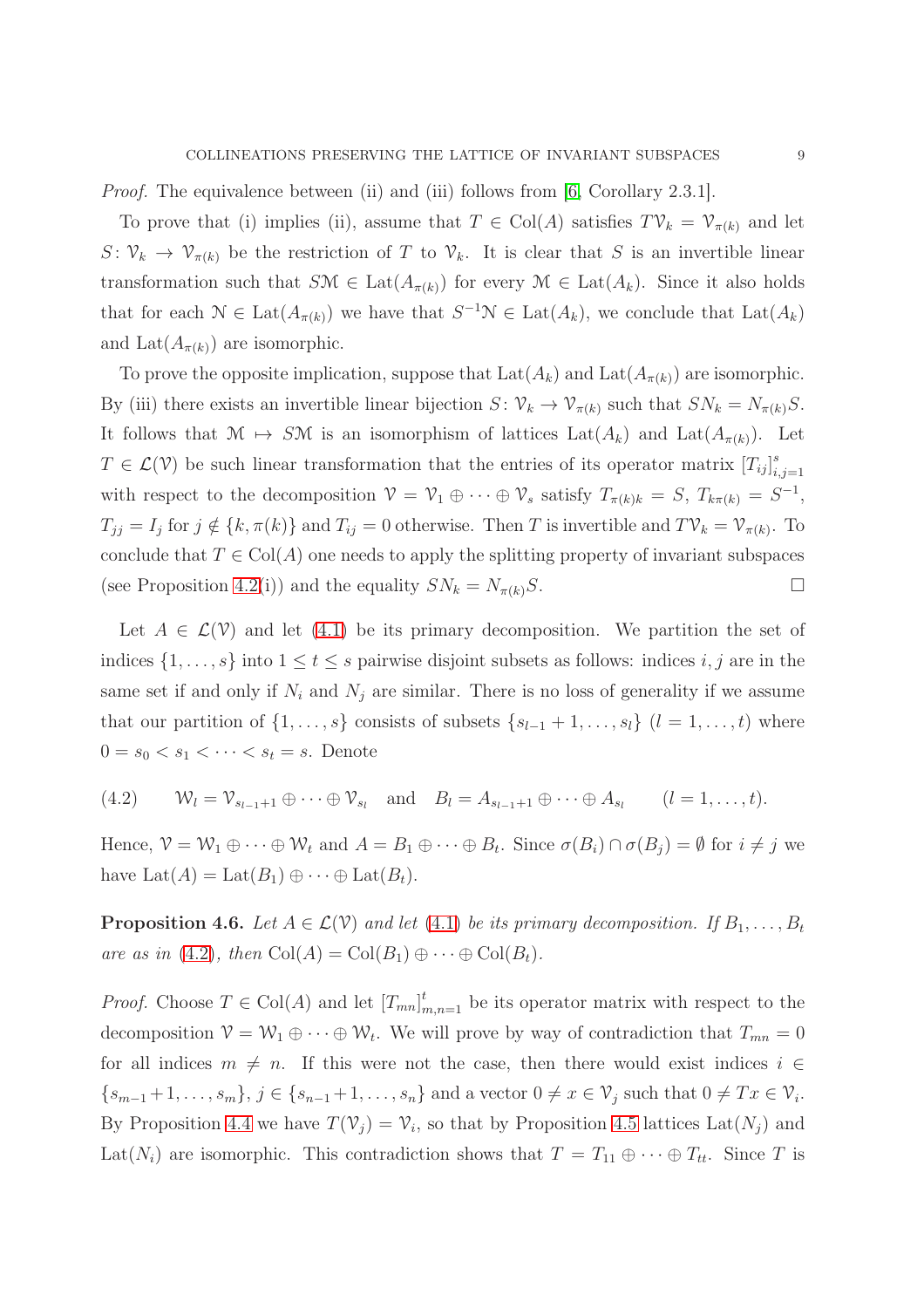invertible every  $T_{jj} \in \mathcal{L}(\mathcal{W}_j)$  is invertible. Let  $\mathcal{M}_j \in \text{Lat}(B_j)$   $(j = 1, ..., t)$  be arbitrary. Then  $\mathcal{M} = \mathcal{M}_1 \oplus \cdots \oplus \mathcal{M}_t \in \text{Lat}(A)$  and therefore  $T\mathcal{M} = T_{11}\mathcal{M}_1 \oplus \cdots \oplus T_{tt}\mathcal{M}_t \in \text{Lat}(A)$ which gives  $T_{jj} \mathcal{M}_j \in \text{Lat}(B_j)$  for every  $j = 1, \ldots, t$ . It follows that  $T_{jj} \in \text{Col}(B_j)$ .

To prove the opposite inclusion, suppose that  $T_j \in \text{Col}(B_j)$  for  $j = 1, \ldots t$ . Let  $T =$  $T_1 \oplus \cdots \oplus T_t$ . It is clear that  $T \in \mathcal{L}(\mathcal{V})$  is a bijection. If  $\mathcal{M} \in \text{Lat}(A)$ , then there exist  $\mathcal{M}_j \in \text{Lat}(B_j)$   $(j = 1, ..., t)$  such that  $\mathcal{M} = \mathcal{M}_1 \oplus \cdots \oplus \mathcal{M}_t$ . It follows that  $T\mathcal{M} =$  $T_1\mathcal{M}_1 \oplus \cdots \oplus T_t\mathcal{M}_t \in \text{Lat}(A)$ . Hence,  $T \in \text{Col}(A)$ .

Now we consider a particular linear transformation  $B$  of the form  $B_l$  from [\(4.2\)](#page-8-0). Thus, let

(4.3) 
$$
\mathcal{W} = \mathcal{V}_1 \oplus \cdots \oplus \mathcal{V}_r \text{ and } B = A_1 \oplus \cdots \oplus A_r,
$$

where  $A_j = \lambda_j I_j + N_j$   $(j = 1, ..., r)$  for some distinct numbers  $\lambda_1, ..., \lambda_r$  and pairwise similar nilpotents  $N_1, \ldots, N_r$ . By Proposition [4.2](#page-16-0) we have  $Lat(B) = Lat(N_1) \oplus \cdots \oplus$ Lat(N<sub>r</sub>) and lattices Lat(N<sub>j</sub>) ( $j = 1, ..., r$ ) are pairwise isomorphic. Let  $\mathcal{V}_0$  be any vector space isomorphic to the vector space  $\mathcal{V}_j$   $(j = 1, ..., r)$  and let  $N \in \mathcal{L}(\mathcal{V}_0)$  be such that N is similar to  $N_j$   $(j = 1, ..., r)$ . Let  $S_j: V_0 \to V_j$  be an invertible linear transformation such that  $N_j = S_j N S_j^{-1}$ .

**Proposition 4.7.** A linear transformation  $T \in \mathcal{L}(\mathcal{W})$  is in Col(B) if and only if there exists a permutation  $\pi$  of  $\{1, \ldots, r\}$  and collineations  $T_1, \ldots, T_r \in Col(N)$  such that the operator matrix of T with respect to the decomposition  $W = V_1 \oplus \cdots \oplus V_r$  is of the form  $[T_{ij}]_{i,j=1}^r$ , where  $T_{\pi(k)k} = S_{\pi(k)}T_kS_k^{-1}$  $f_k^{-1}$  for  $k = 1, \ldots, r$ , and  $T_{ij} = 0$  if  $(i, j) \neq (\pi(k), k)$  for every k.

*Proof.* Let  $\pi$  be a permutation of  $\{1, \ldots, r\}$  and let  $T_1, \ldots, T_r \in \mathrm{Col}(N)$ . It is easily seen that for every  $k = 1, ..., r$  the linear transformation  $S_{\pi(k)}T_kS_k^{-1}$  $\mathcal{V}_k^{-1}$ :  $\mathcal{V}_k \to \mathcal{V}_{\pi(k)}$  is invertible and that it induces a lattice isomorphism  $\Phi_{S_{\pi(k)}T_kS_k^{-1}}$ : Lat $(N_k) \to \text{Lat}(N_{\pi(k)})$ . Since  $\text{Lat}(B) = \text{Lat}(N_1) \oplus \cdots \oplus \text{Lat}(N_r)$  it follows that the linear transformation  $T \in \mathcal{L}(W)$ whose operator matrix with respect to the decomposition  $W = V_1 \oplus \cdots \oplus V_r$  is of the form  $[T_{ij}]_{i,j=1}^r$  with  $T_{\pi(k)k} = S_{\pi(k)}T_kS_k^{-1}$  $f_k^{-1}$  for  $k = 1, \ldots, r$ , and  $T_{ij} = 0$  otherwise is in Col(B).

On the other hand, if  $T \in Col(B)$ , then by Proposition [4.4](#page-17-1) there exists a permutation  $\pi$  of  $\{1,\ldots,r\}$  such that  $T\mathcal{V}_k = \mathcal{V}_{\pi(k)}$  for every  $k = 1,\ldots,r$ . Let  $T_k \in \mathcal{L}(\mathcal{V}_k)$  be given by  $T_k = S_{\pi(k)}^{-1}$  $\pi_{\pi(k)}^{-1}T|\mathcal{V}_kS_k$ , where  $T|\mathcal{V}_k$  is the restriction of T to  $\mathcal{V}_k$ . It is clear that  $T_k$  is a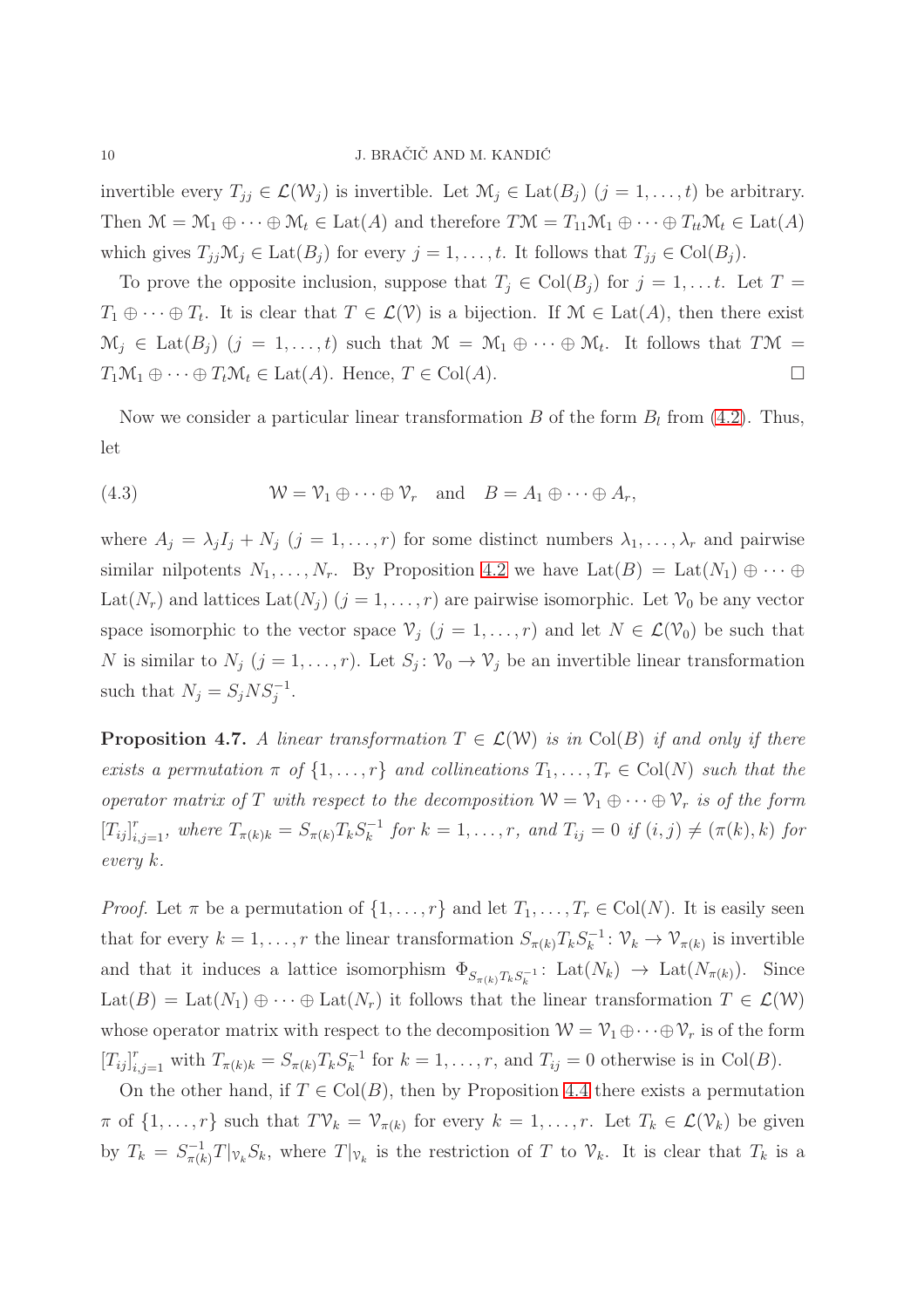bijection. Let  $\mathcal{M}_k \in \text{Lat}(N_k)$  and let  $\mathcal{M}_{\pi(k)} = T|_{\mathcal{V}_k} \mathcal{M}_k \subseteq \mathcal{V}_{\pi(k)}$ . Since  $\mathcal{M} = \{0\} \oplus \cdots \oplus$  $\mathcal{M}_k \oplus \cdots \oplus \{0\} \in \text{Lat}(B)$  it follows that  $T\mathcal{M} = \{0\} \oplus \cdots \oplus \mathcal{M}_{\pi(k)} \oplus \cdots \oplus \{0\}$  is in Lat $(B)$ . Hence,  $\mathcal{M}_{\pi(k)} \in \text{Lat}(N_{\pi(k)})$ . It is clear that this implies  $T_k \in \text{Col}(N_k)$ . Let  $[T_{ij}]_{i,j=1}^r$  be the operator matrix of T with respect to the decomposition  $W = \mathcal{V}_1 \oplus \cdots \oplus \mathcal{V}_r$ . Then  $T_{\pi(k)k} = S_{\pi(k)}T_kS_k^{-1}$  $f_k^{-1}$  for  $k = 1, \ldots, r$ , and  $T_{ij} = 0$  if  $(i, j) \neq (\pi(k), k)$  for every k.

### <span id="page-10-0"></span>5. Reflexive cover of the commutant of a linear transformation

Recall that by Proposition [3.2,](#page-16-0) for every linear transformation  $A \in \mathcal{L}(\mathcal{V})$  the set of all invertible linear transformations of the commutant  $(A)'$  of A is always contained in  $Col(A)$ . If A is nilpotent, then  $Col(A)$  is always contained in a particular subalgebra of  $\mathcal{L}(\mathcal{V})$  containing Col(A) (see Proposition [6.2\)](#page-16-0). This algebra is the algebra Alg Lat(A)' which coincides with the so-called reflexive cover  $\text{Ref}(A)'$  of the commutant of A. In order to prove this result we need some preparation.

We start by recalling some basic notions and facts needed throughout this section. For a non-empty family  $\mathfrak{F} \subseteq \mathfrak{L}$  of subspaces it is easily seen that the set

$$
\operatorname{Alg} \mathfrak{F} = \{ T \in \mathcal{L}(\mathcal{V}); \ T\mathcal{M} \subseteq \mathcal{M} \text{ for every } \mathcal{M} \in \mathfrak{F} \}
$$

of linear transformations on  $\nu$  is an algebra which contains the identity transformation I. On the other hand, for a non-empty subset  $S \subseteq \mathcal{L}(\mathcal{V})$ , the set Lat  $S = \bigcap_{T \in \mathcal{S}} \text{Lat}(T)$ is a sublattice of £. By [\[3,](#page-24-5) Proposition 22.3] we have  $\mathfrak{F} \subseteq$  Lat Alg  $\mathfrak{F}, \mathcal{S} \subseteq$  Alg Lat  $\mathcal{S},$ Alg  $\mathfrak{F} =$  Alg Lat Alg  $\mathfrak{F}$  and Lat  $\mathcal{S} =$  Lat Alg Lat  $\mathcal{S}$ .

Let V and W be complex vector spaces and let S a linear subspace of  $\mathcal{L}(\mathcal{V}, \mathcal{W})$ . Reflexive cover of  $S$  is

(5.1) Ref  $S = \{T \in \mathcal{L}(V, W);$  for every  $x \in V$  there exists  $S_x \in \mathcal{S}$  such that  $Tx = S_x x\}.$ 

It is clear that Ref S is a subspace of  $\mathcal{L}(\mathcal{V}, \mathcal{W})$  which contains S. If Ref  $S = S$ , then S is said to be a reflexive subspace of  $\mathcal{L}(\mathcal{V}, \mathcal{W})$ . It should be noted that this notion of reflexivity is not connected to the notion of reflexive Banach spaces.

**Lemma 5.1.** For every subspace  $S \subseteq \mathcal{L}(V)$  we have Ref  $S \subseteq \text{Alg}$  Lat  $S$ . If  $\mathcal{A} \subseteq \mathcal{L}(V)$  is an algebra such that  $I \in \mathcal{A}$ , then Alg Lat  $\mathcal{A} = \text{Ref } \mathcal{A}$ .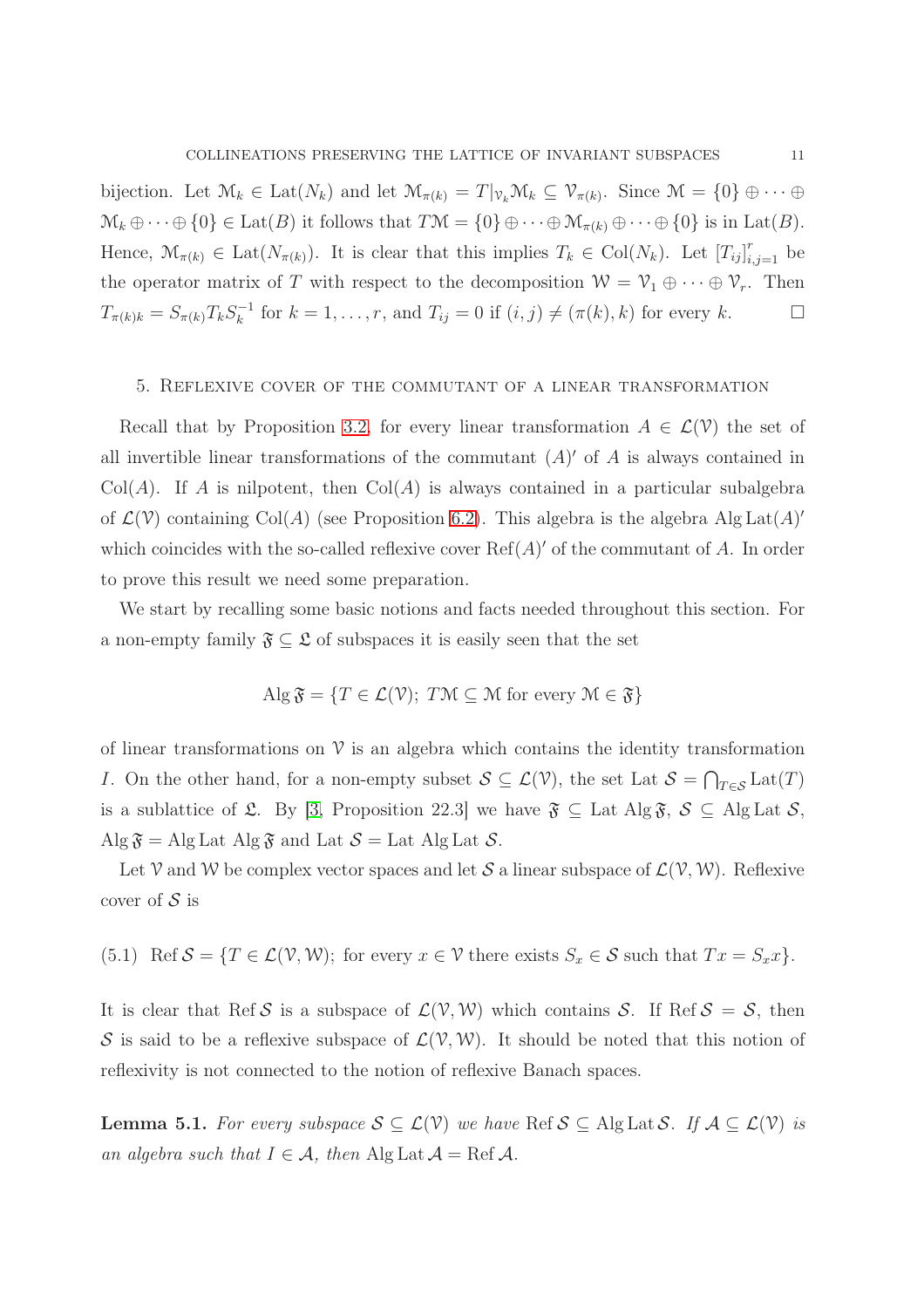*Proof.* Let  $\mathcal{M} \in \text{Lat } \mathcal{S}$  and let  $T \in \text{Ref } \mathcal{S}$ . Let  $x \in \mathcal{M}$  be arbitrary. By the definition of the reflexive cover, there exists  $S_x \in \mathcal{S}$  such that  $Tx = S_x x$ . Since M is invariant for every linear transformation in S we have  $Tx \in \mathcal{M}$ . Hence,  $T \in \text{Alg} \text{Lat } \mathcal{S}$ .

Let  $\mathcal{A} \subseteq \mathcal{L}(\mathcal{V})$  be an algebra which contains I. Choose  $T \in \mathcal{A}$  lg Lat  $\mathcal{A}$ . If  $x \in \mathcal{V}$ , then  $Ax \in$  Lat A. Hence,  $T Ax \subseteq Ax$ . Since  $I \in \mathcal{A}$  we have  $Tx \in Ax$  which means that there exists  $A_x \in \mathcal{A}$  such that  $Tx = A_x x$ .

**Lemma 5.2.** Let  $S \subseteq \mathcal{L}(V, W)$  be a subspace and let  $A \subseteq \mathcal{L}(W)$ ,  $B \subseteq \mathcal{L}(V)$  be subalgebras. If S is a B-A-module, that is,  $BSA \in S$  for arbitrary  $A \in A$ ,  $B \in B$  and  $S \in S$ , then Ref  $A$  and Ref  $B$  are algebras and Ref  $S$  is a Ref  $B$ -Ref  $A$ -module.

*Proof.* Let  $A \in \text{Ref } A$ ,  $B \in \text{Ref } B$  and  $T \in \text{Ref } S$  be arbitrary. For  $x \in V$ , there exist  $C_x \in \mathcal{A}$  such that  $Ax = C_x x$ ,  $S_{Ax} \in \mathcal{S}$  such that  $T(Ax) = S_{Ax}(Ax)$ , and  $D_{TAx} \in \mathcal{B}$ such that  $B(TAx) = D_{TAx}(TAx)$ . Since  $BTAx = D_{TAx}S_{Ax}C_{x}x$  and  $D_{TAx}S_{Ax}C_{x} \in S$  we conclude that  $BTA \in \text{Ref } S$ . It is clear that a similar reasoning gives that Ref A and Ref  $\beta$  are algebras, and therefore, Ref  $\beta$  is a Ref  $\beta$ -Ref  $\mathcal A$ -module.

Let  $r \geq 2$  be an integer. For  $j = 1, \ldots, r$ , let  $\mathcal{V}_j$ ,  $\mathcal{W}_j$  be complex vector spaces and let  $S_j \subseteq \mathcal{L}(\mathcal{V}_j, \mathcal{W}_j)$  be subspaces. Let us denote  $\mathcal{V} = \mathcal{V}_1 \oplus \cdots \oplus \mathcal{V}_r$ ,  $\mathcal{W} = \mathcal{W}_1 \oplus \cdots \oplus \mathcal{W}_r$  and  $S = S_1 \oplus \cdots \oplus S_r$ . The following lemma yields that Ref S decomposes into the direct sum of Ref  $S_j$  for  $j = 1, \ldots, r$ .

**Lemma 5.3.** Ref  $S = \text{Ref } S_1 \oplus \cdots \oplus \text{Ref } S_r$ .

*Proof.* Assume that  $T \in \text{Ref } S$  and let  $[T_{ij}]_{i,j=1}^r$  be the operator matrix of T with respect to the decompositions  $V = V_1 \oplus \cdots \oplus V_r$  and  $W = W_1 \oplus \cdots \oplus W_r$ . Choose an arbitrary  $x_j \in \mathcal{V}_j$  and let  $x = 0 \oplus \cdots \oplus x_j \oplus \cdots \oplus 0 \in \mathcal{V}$ . By the definition of the reflexive cover, there exists  $S_x = S_x^{(1)} \oplus \cdots \oplus S_x^{(r)} \in \mathcal{S}$  such that  $Tx = S_x x$ . Since  $Tx = T_{1j}x_j \oplus \cdots \oplus T_{rj}x_j$ and  $S_x x = 0 \oplus \cdots \oplus S_x^{(j)} x_j \oplus \cdots \oplus 0$  we see that  $T_{ij} = 0$  if  $i \neq j$  and  $T_{jj} \in \text{Ref } S_j$ . Hence,  $T \in \text{Ref } \mathcal{S}_1 \oplus \cdots \oplus \text{Ref } \mathcal{S}_r.$ 

To prove the opposite inclusion, pick  $T = T_1 \oplus \cdots \oplus T_r \in \text{Ref } \mathcal{S}_1 \oplus \cdots \oplus \text{Ref } \mathcal{S}_r$  and  $x = x_1 \oplus \cdots \oplus x_r \in X$ . Then for each  $1 \leq j \leq r$  there exists  $S_j \in \mathcal{S}_j$  such that  $T_j x_j = S_j x_j$ . Since

$$
(T_1 \oplus \cdots \oplus T_r)(x_1 \oplus \cdots \oplus x_r) = (T_1x_1 \oplus \cdots \oplus T_rx_r) = S_1x_1 \oplus \cdots \oplus S_rx_r
$$

$$
= (S_1 \oplus \cdots \oplus S_r)(x_1 \oplus \cdots \oplus x_r)
$$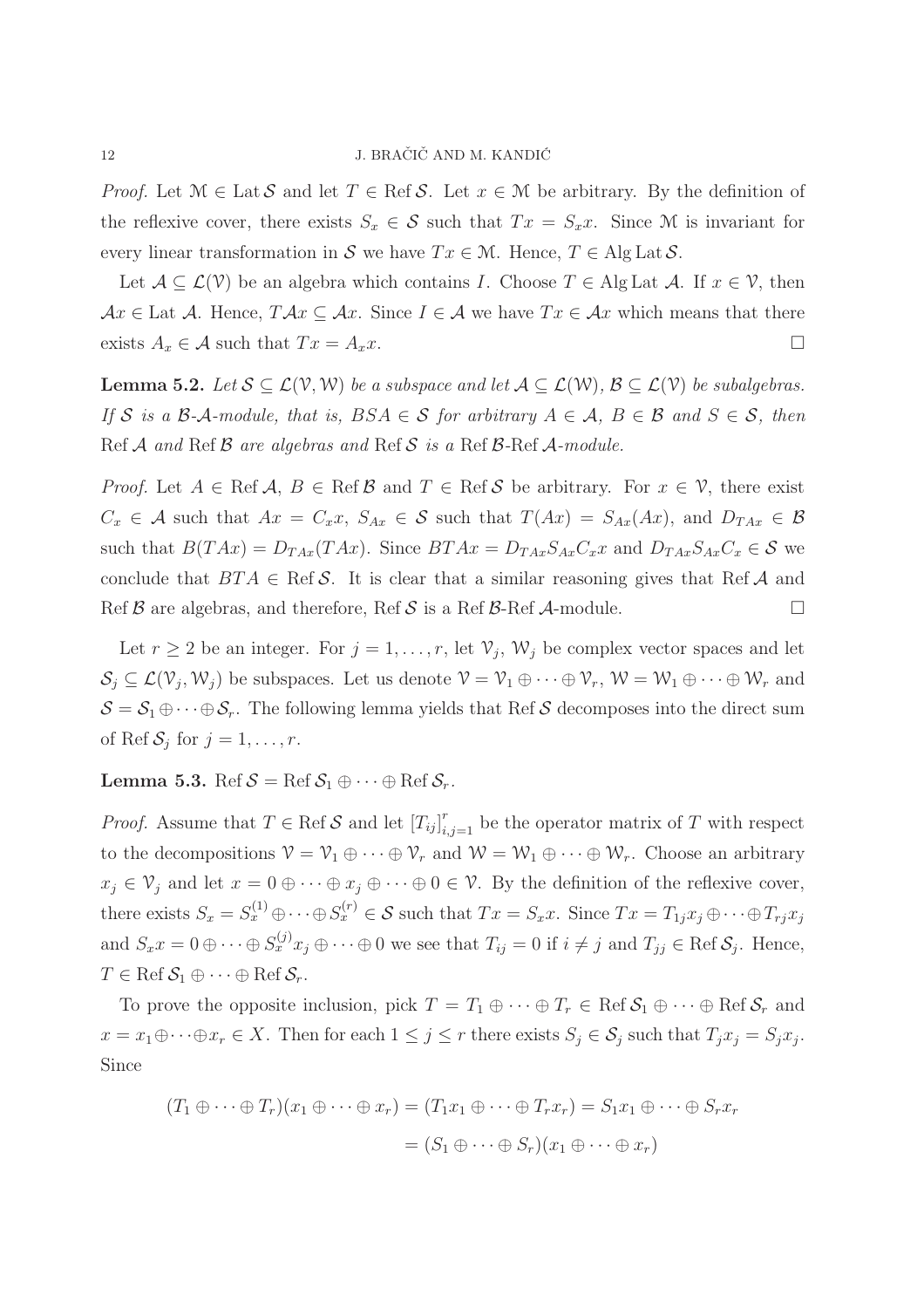and since  $S_1 \oplus \cdots \oplus S_r \in \mathcal{S}$ , we conclude that  $T_1 \oplus \cdots \oplus T_r \in \text{Ref } \mathcal{S}$ .

Let  $A \in \mathcal{L}(\mathcal{V})$  and let [\(4.1\)](#page-5-0) be its primary decomposition. By Lemma [5.3](#page-17-0) and Proposition [4.2](#page-16-0) we have

$$
Ref(A) = Ref(N_1) \oplus \cdots \oplus Ref(N_s)
$$
 and  $Ref(A)' = Ref(N_1)' \oplus \cdots \oplus Ref(N_s)'$ .

Hence, in order to study  $\text{Ref}(A)$  or  $\text{Ref}(A)'$  it is enough to consider only nilpotent linear transformations. Since in this paper we need only the reflexive cover of the commutant of a linear transformation we will focus on a description of  $\text{Ref}(N)'$ , where N is a nilpotent linear transformation. We will restrict ourselves to complex matrices.

**Proposition 5.4.** Let  $m, n \in \mathbb{N}$ . If  $m > n$ , then  $S \in (J_m, J_n)^i$  if and only if the block matrix of S is  $\left[\begin{array}{c}p(J_n)\\0\end{array}\right]$  for some polynomial p. Similarly, if  $m < n$ , then  $S \in (J_m, J_n)^i$  if and only if the block matrix of  $S$  is  $[0 \ p(\boldsymbol{J}_m)]$ .

*Proof.* We only consider the case  $m < n$  as the other case can be proved similarly. Since the matrix  $J_n$  can be written as

$$
\begin{bmatrix} \boldsymbol{J}_{n-m} & \boldsymbol{E}_{n-m,1} \\[1mm] \boldsymbol{0} & \boldsymbol{J}_{m} \end{bmatrix}
$$

with respect to the decomposition  $\mathbb{C}^n = \mathbb{C}^{n-m} \oplus \mathbb{C}^m$ , it is easily seen that for  $S = [0, p(J_m)]$ we have  $J_mS = SJ_n$ .

To prove the converse statement, let  $S \in M_{m \times n}$  be an arbitrary matrix such that  $J_mS = SJ_n$ . For every  $j = 0, 1, ..., n-1$  we have  $J_n^j e_n = e_{n-j}$  and so  $J_m^j Se_n =$  $\mathbf{S} \mathbf{J}_n^j \mathbf{e}_n = \mathbf{S} \mathbf{e}_{n-j}$ . Since  $\mathbf{J}_m^j = \mathbf{0}$  if  $j \geq m$  we have  $\mathbf{S} \mathbf{e}_i = \mathbf{0}$  for  $i = 1, \ldots, n-m$ . Hence, the block matrix of S with respect to the decomposition  $\mathbb{C}^n = \mathbb{C}^{n-m} \oplus \mathbb{C}^m$  is of the form  $S = [0 B]$  for some  $B \in \mathbb{M}_{m \times m}$ . It follows from  $J_mS = SJ_n$  that  $J_mB = BJ_m$ , and hence,  $\mathbf{B} = p(\mathbf{J}_m)$  for some polynomial p.

Let  $\mathbf{N} \in \mathbb{M}_{n \times n}$  be a nilpotent matrix. We may assume that  $\mathbf{N} = \mathbf{J}_{n_1} \oplus \cdots \oplus \mathbf{J}_{n_k}$ , where  $n_1 + \cdots + n_k = n$ . It is not hard to see that a matrix  $\mathbf{B} \in \mathbb{M}_{n \times n}$  commutes with N if and only if the block matrix of **B** with respect to the decomposition  $\mathbb{C}^n = \mathbb{C}^{n_1} \oplus \cdots \oplus \mathbb{C}^{n_k}$  is  $\boldsymbol{B} = [\boldsymbol{B}_{ij}]_{i,j=1}^k$ , where  $\boldsymbol{B}_{ij} \in (\boldsymbol{J}_{n_i}, \boldsymbol{J}_{n_j})^i$ . We can write this as  $(\boldsymbol{N})' = [(\boldsymbol{J}_{n_i}, \boldsymbol{J}_{n_j})^i]_{i,j=1}^k$ .

**Lemma 5.5.** Reflexive cover of the commutant  $(N)'$  is  $\text{Ref}(N)' = [\text{Ref}(J_{n_i}, J_{n_j})^i]_{i,j=1}^k$ .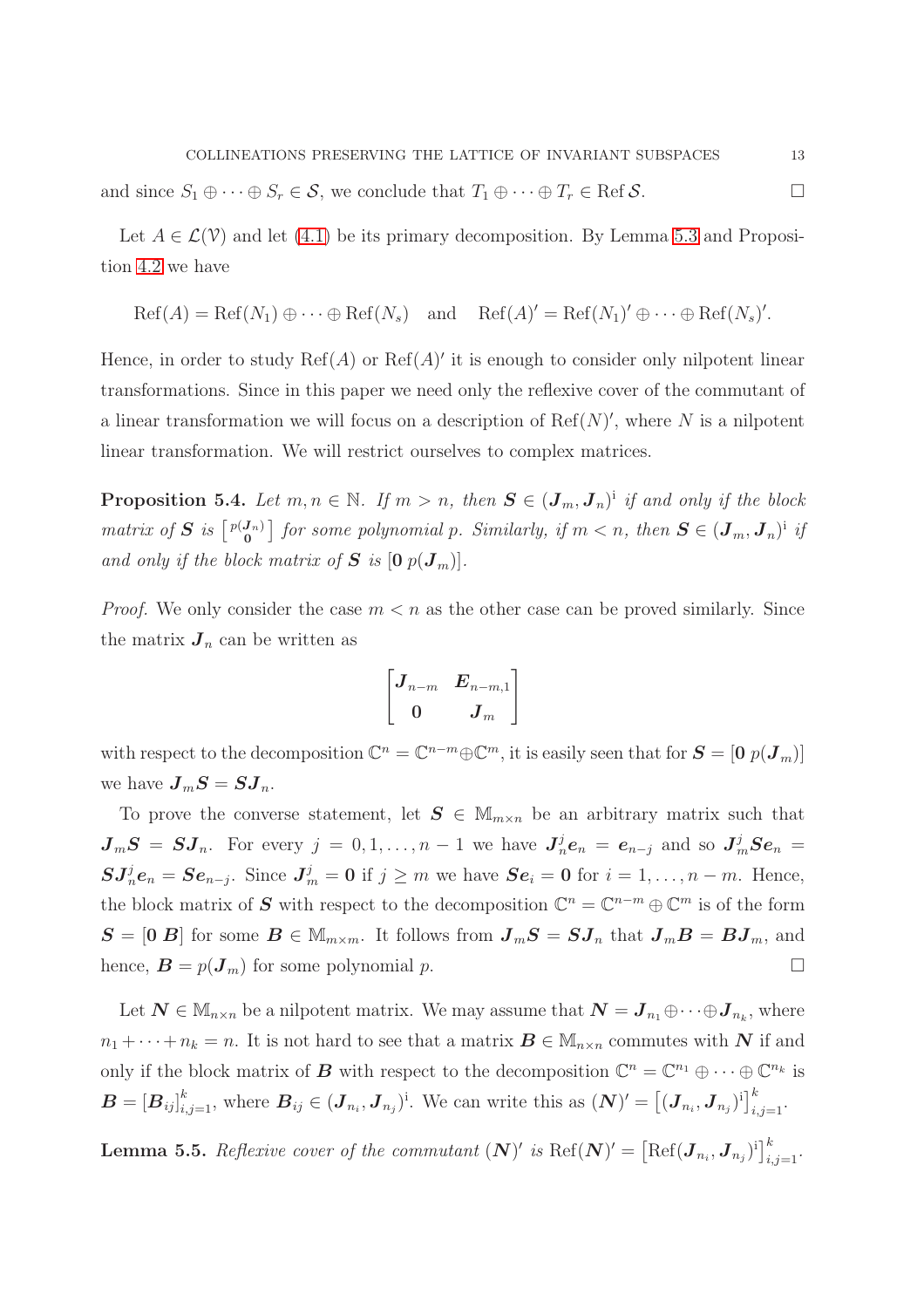*Proof.* Assume that  $T \in \text{Ref}(N)'$  and let  $[T_{ij}]_{i,j=1}^k$  be its block matrix with respect to the decomposition  $\mathbb{C}^n = \mathbb{C}^{n_1} \oplus \cdots \oplus \mathbb{C}^{n_k}$ . Let  $x_j \in \mathbb{C}^{n_j}$  be arbitrary and let  $x =$  $\mathbf{0} \oplus \cdots \oplus \mathbf{x}_j \oplus \cdots \oplus \mathbf{0} \in \mathbb{C}^n$ . By the definition of the reflexive cover, there exists a matrix  $S_x \in (N)'$  such that  $Tx = S_x x$ . Let  $[S_x^{ij}]_{i,j=1}^k$  be the block matrix of  $S_x$ . Then  $S_{\bm{x}}^{ij} \in (\bm{J}_{n_i}, \bm{J}_{n_j})^i$  for all indices  $1 \leq i, j \leq k$ . Since  $\bm{T}\bm{x} = \bm{T}_{1j}\bm{x}_j \oplus \cdots \oplus \bm{T}_{kj}\bm{x}_j$  and  $S_x x = S_x^{1j} x_j \oplus \cdots \oplus S_x^{kj} x_j$  we have  $T_{ij} x_j = S_x^{ij} x_j$  for every  $i = 1, \ldots, k$  from where we conclude that  $\boldsymbol{T}_{ij} \in \text{Ref}(\boldsymbol{J}_{n_i}, \boldsymbol{J}_{n_j})^{\text{i}}$  for all  $1 \leq i, j \leq k$ .

To prove the opposite inclusion, suppose that  $T = [T_{ij}]_{i,j=1}^k$  is such that  $T_{ij} \in$  $\text{Ref}(\bm{J}_{n_i}, \bm{J}_{n_j})^{\text{i}}$  for all  $1 \leq i, j \leq k$  and let  $\bm{x} = \bm{x}_1 \oplus \cdots \oplus \bm{x}_k$  be arbitrary. There exist matrices  $S_{x_j}^{ij} \in (J_{n_i}, J_{n_j})^i$  such that  $T_{ij}x_j = S_{x_j}^{ij}x_j$   $(1 \le i, j \le k)$ . Let  $S_x = \left[S_{x_j}^{ij}\right]$  $\mathcal{I}^k$ i,j . Then  $S_x \in (N)'$  and  $Tx = S_x x$ .

**Proposition 5.6.** Let  $m, n \in \mathbb{N}$ . If  $m \geq n$ , then  $T \in \text{Ref}(\mathbf{J}_m, \mathbf{J}_n)^{\text{i}}$  if and only if the block matrix of **T** is of the form  $\begin{bmatrix} \mathbf{U} \\ \mathbf{0} \end{bmatrix}$  for some upper-triangular matrix  $\mathbf{U} \in \mathbb{M}_{n \times n}$ . Similarly, if  $m \leq n$ , then  $T \in \text{Ref}(\bm{J}_m, \bm{J}_n)^{\text{i}}$  if and only if the block matrix of  $T$  is of the form  $[\bm{0} | \bm{V}]$ for some upper-triangular matrix  $V \in \mathbb{M}_{m \times m}$ .

*Proof.* We only consider the case  $m \leq n$  as the other case can be proved similarly. Choose  $T = [\tau_{ij}] \in \text{Ref}(\mathbf{J}_m, \mathbf{J}_n)^{\text{i}}$ . To prove that  $T$  is of the form  $[0, V]$  for some upper-triangular matrix  $V \in \mathbb{M}_{m \times m}$ , choose arbitrary indices  $i \in \{1, ..., m\}$  and  $j \in \{1, ..., n\}$  with  $j < n-m+i$  where  $\{e_1, \ldots, e_n\}$  and  $\{f_1, \ldots, f_m\}$  are the sets of standard basis in  $\mathbb{C}^n$ and  $\mathbb{C}^m$ , respectively. By the definition of the reflexive cover, there exists  $\boldsymbol{S}_{e_j} \in (\boldsymbol{J}_m, \boldsymbol{J}_n)^{\text{in}}$ such that  $Te_j = S_{e_j}e_j$ . Since by Proposition [5.4](#page-17-1) a matrix  $S \in M_{m \times n}$  is in  $(J_m, J_n)^i$  if and only if its block matrix is  $[0 \ p(\boldsymbol{J}_m)]$  for some polynomial  $p(z)$  (if  $m = n$ , then actually  $S = p(J_m)$  it follows that  $\tau_{ij} = f_i^* T e_j = f_i^* S_{e_j} e_j = 0$ . Hence, the block matrix of T is [0 V], where  $V \in \mathbb{M}_{m \times m}$  is an upper-triangular matrix.

Now we will prove that  $[0 V] \in \text{Ref}(\mathcal{J}_m, \mathcal{J}_n)^{\text{i}}$  for every upper-triangular matrix  $V \in$  $\mathbb{M}_{m\times m}$ . Since  $\mathrm{Ref}(\boldsymbol{J}_m, \boldsymbol{J}_n)^{\text{i}}$  is a complex vector space it is enough to see that for every pair of integers  $(i, j)$  which satisfies  $1 \leq i \leq m$  and  $i \leq j \leq m$  every matrix  $\mathbf{E}_{i,n-m+j} \in \mathbb{M}_{m \times n}$ belongs to Ref $(\mathbf{J}_m, \mathbf{J}_n)^{\text{i}}$ . Let  $j \in \{1, \ldots, m\}$ . Then for an arbitrary vector  $\boldsymbol{x} = x_1 \boldsymbol{e}_1 + \cdots +$  $x_n e_n \in \mathbb{C}^n$  we have  $E_{j,n-m+j}x = x_{n-m+j}f_j$ . If  $x_{n-m+j} = 0$ , then  $E_{j,n-m+j}x = 0$ <sub>m $\times n$ </sub>x. Assume therefore that  $x_{n-m+j} \neq 0$  and let k be the largest integer in  $\{1, \ldots, m\}$  such that  $x_{n-m+k} \neq 0$ . Consider the following system of k linear equations with k variables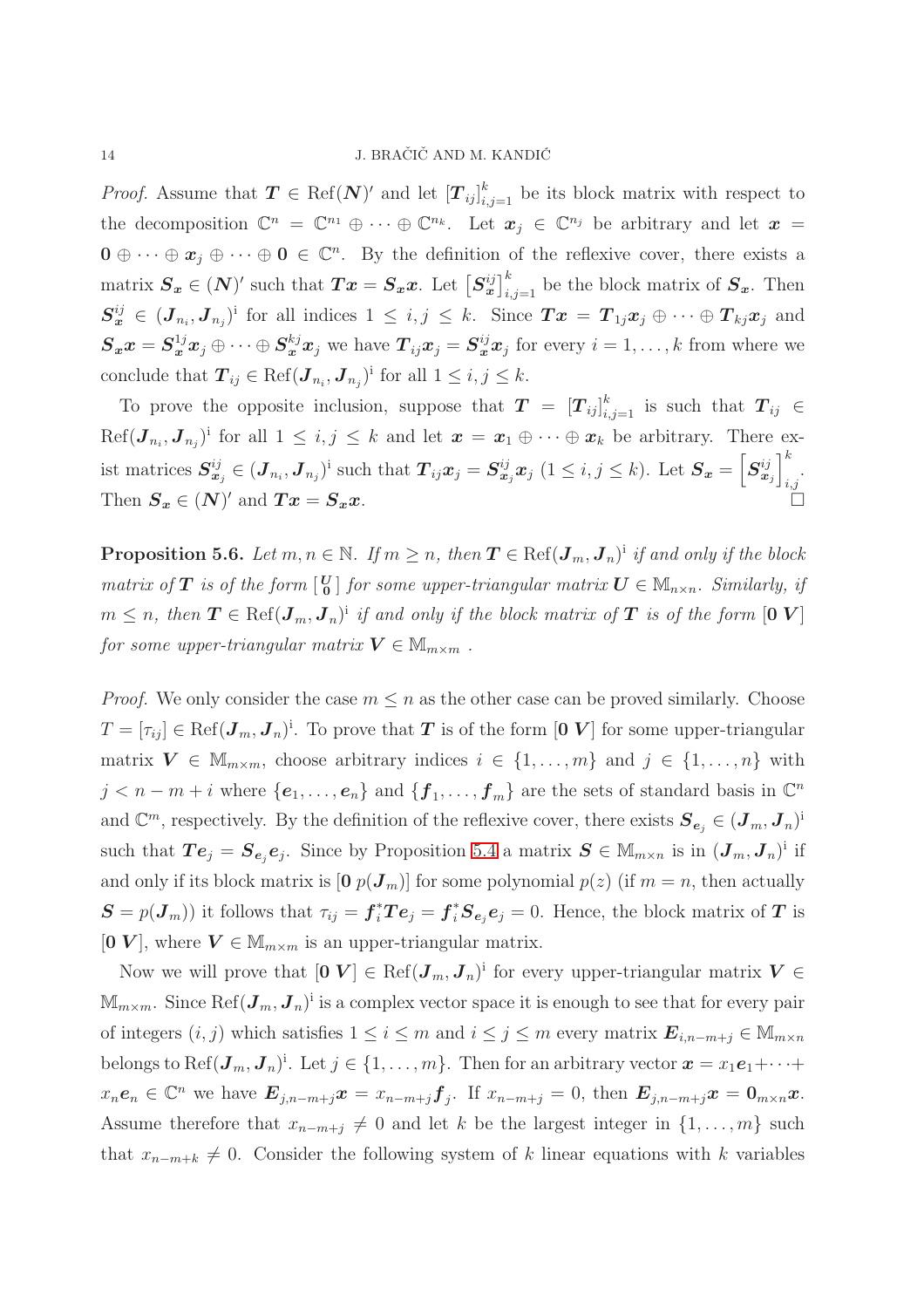$\xi_1, \ldots, \xi_k$ :

<span id="page-14-1"></span>(5.2) 
$$
x_{n-m+i}\xi_1 + \cdots + x_{n-m+k}\xi_{k-i+1} = 0 \qquad (1 \le i \le k, i \ne j)
$$

$$
x_{n-m+j}\xi_1 + \cdots + x_{n-m+k}\xi_{k-j+1} = x_{n-m+j}.
$$

The matrix associated to system [\(5.2\)](#page-14-1) is an anti-triangular Hankel matrix whose non-zero diagonal entries are  $x_{n-m+k}$ . Therefore, it is invertible from where it follows that system [\(5.2\)](#page-14-1) has a unique solution  $(s_1, \ldots, s_k)$ . Let  $p(z) = s_1 + s_2z + \cdots + s_kz^{k-1}$  and  $S_x =$  $[0 \, p(\boldsymbol{J}_m)] \in (\boldsymbol{J}_m, \boldsymbol{J}_n)^{\text{i}}$ . It is clear that  $\boldsymbol{S}_x x = \boldsymbol{E}_{j,n-m+j} x$  which proves that  $\boldsymbol{E}_{j,n-m+j} \in$  $\text{Ref}(\boldsymbol{J}_m, \boldsymbol{J}_n)^{\text{i}}$ . Since  $(\boldsymbol{J}_m, \boldsymbol{J}_n)^{\text{i}}$  is a right  $(\boldsymbol{J}_n)'$ -module, by Lemma [5.2,](#page-16-0)  $\text{Ref}(\boldsymbol{J}_m, \boldsymbol{J}_n)^{\text{i}}$  is a right  $(\mathbf{J}_n)'$ -module, as well. Since  $\mathbf{E}_{j,n-m+j}\mathbf{J}_n^i = \mathbf{E}_{j,n-m+j+i}$  for  $i = 0,\ldots,m-j$  we conclude that  $\boldsymbol{E}_{j,n-m+j+i} \in \operatorname{Ref}(\boldsymbol{J}_m, \boldsymbol{J}_n)^{\text{in}}$ .

The following corollary immediately follows from Proposition [5.6.](#page-18-1)

<span id="page-14-0"></span>Corollary 5.7. Let  $N = J_{n_1} \oplus \cdots \oplus J_{n_k}$ . Then every diagonal  $n \times n$  matrix is in Ref(N)'.

## 6. Colineations of a nilpotent linear transformation

In this section we consider Col(N) for a non-zero nilpotent linear transformation  $N \in$  $\mathcal{L}(\mathcal{V})$  whose nil-index is  $n \geq 2$ . Recall that for  $0 \neq x \in \mathcal{V}$  we denote by  $k_x$  the largest integer such that  $N^{k_x}x \neq 0$ . By Lemma [3.3,](#page-17-0) for every integer  $j = 0, \ldots, k_x$ , the interval  $[\{0\},(N)_{N^{k_x-j_x}}]$  in the lattice Lat $(N)$  is equal to the chain

$$
\{0\} < (N)_{N^{k_x}x} < \cdots < (N)_{N^{k_x-j}x}.
$$

If  $T \in \text{Col}(N)$ , then the mapping  $\Phi_T: \text{Lat}(N) \to \text{Lat}(N)$  is a lattice isomorphism, and so  $\Phi_T$  preserves intervals and chains of Lat(N). This implies that for each integer  $j = 0, \ldots, k_x$  the interval  $[\{0\}, T(N)_{N^{k_x-j}x}]$  is equal to the chain

<span id="page-14-2"></span>
$$
\{0\} < T(N)_{N^{k_x}x} < \cdots < T(N)_{N^{k_x-j}x}.
$$

**Theorem 6.1.** If  $T \in \text{Col}(N)$  and  $0 \neq x \in \mathcal{V}$ , then for every  $j = 0, \ldots, k_x$  we have

(6.1) 
$$
T(N)_{N^{k_x-j}x} = (N)_{TN^{k_x-j}x} = (N)_{N^{k_x-j}Tx}.
$$

*Proof.* We will first prove by induction that  $T(N)_{N^{k_x-j_x}} = (N)_{TN^{k_x-j_x}}$  for every j =  $0, \ldots, k_x$ . Let us first consider the case  $j = 0$ . Since  $N^{k_x+1}x = 0$  the cyclic subspace  $(N)_{N^{k_x}x}$  is one-dimensional and so  $(N)_{N^{k_x}x} = [N^{k_x}x]$ . It follows that  $T(N)_{N^{k_x}x} =$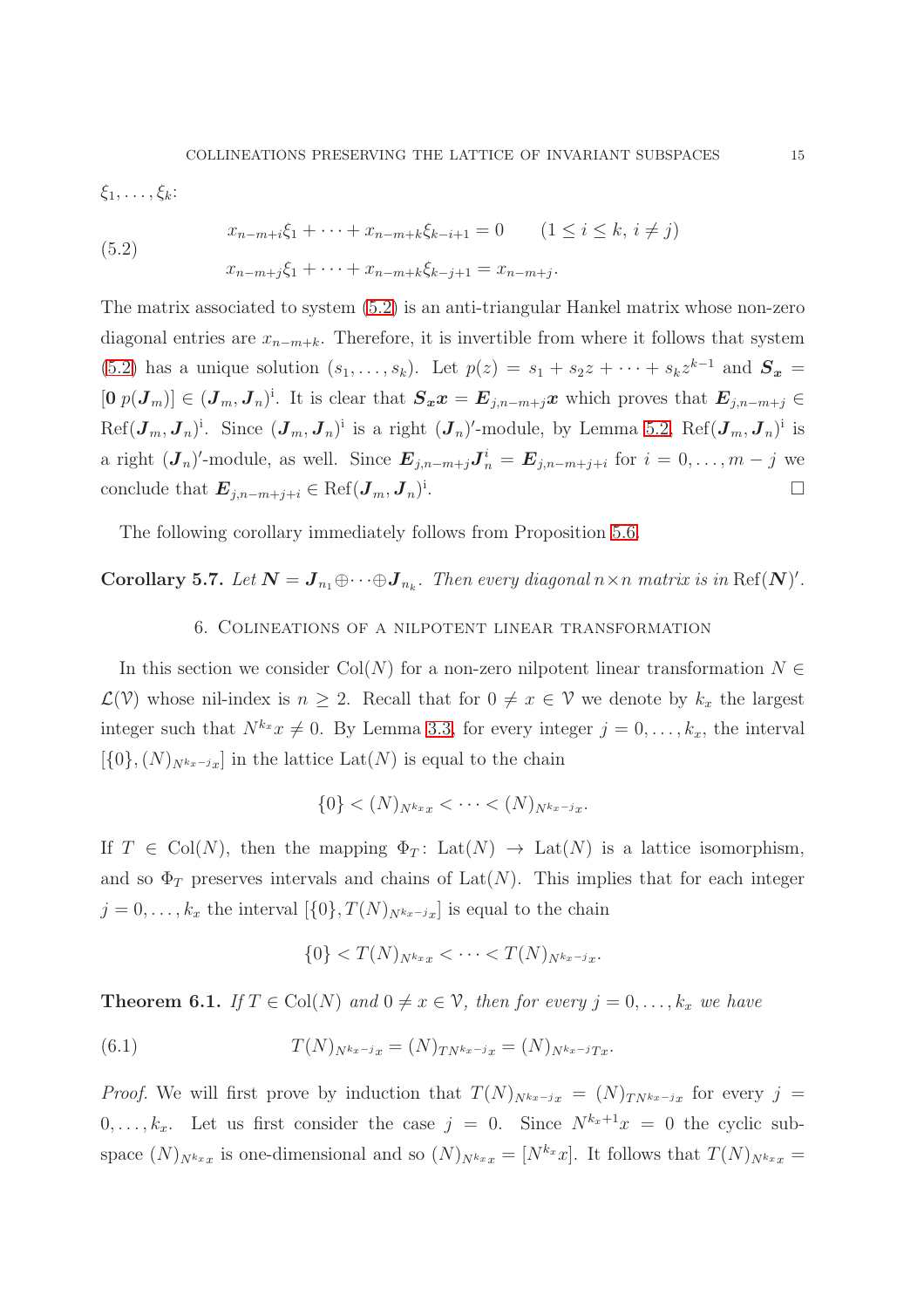$T[N^{k_x}x] = [TN^{k_x}x] \in \text{Lat}(N)$ . Hence,  $N[TN^{k_x}x] \subseteq [TN^{k_x}x]$ . Since 0 is the only eigenvalue of N we have

<span id="page-15-1"></span>
$$
(6.2) \t\t NTN^{k_x}x = 0.
$$

This gives that  $(N)_{TN^{k_x}x}$  is one-dimensional. Since  $[T N^{k_x} x] \subseteq (N)_{TN^{k_x}x}$  and both subspaces are one-dimensional we have  $T(N)_{N^{kx}x} = (N)_{TN^{kx}x}$ . This concludes the proof for  $i = 0$ .

Assume now that  $T(N)_{N^{k_x-j_x}} = (N)_{T N^{k_x-j_x}}$  for some index  $0 \le j \le k_x$ . We claim that  $(N)_{TN^{k_x-(j+1)}x} \subseteq T(N)_{N^{k_x-(j+1)}x}$ . From equalities

$$
(N)_{N^{k_x-(j+1)}x} = \bigvee \{N^{k_x}x, \ldots, N^{k_x-j}x, N^{k_x-(j+1)}x\} = (N)_{N^{k_x-j}x} \vee [N^{k_x-(j+1)}x]
$$

and  $(N)_{N^{k_x-j_x}} \wedge [N^{k_x-(j+1)}x] = \{0\}$  we conclude

<span id="page-15-0"></span>
$$
(6.3) \tT(N)_{N^{k_x-(j+1)}x} = T(N)_{N^{k_x-j}x} \vee T[N^{k_x-(j+1)}x] = (N)_{TN^{k_x-j}x} \vee [TN^{k_x-(j+1)}x]
$$

and  $(N)_{TN^{k_x-j_x}} \wedge [TN^{k_x-(j+1)}x] = \{0\}$ . From  $T(N)_{N^{k_x-(j+1)}x} \in \text{Lat}(N)$  we first conclude  $NTN^{k_x-(j+1)}x \in T(N)_{N^{k_x-(j+1)}x}$  and then by applying equality [\(6.3\)](#page-15-0) we argue that there exists a polynomial  $p_1$  and a number  $\gamma$  such that

$$
NTN^{k_x - (j+1)}x = p_1(N)TN^{k_x - j}x + \gamma TN^{k_x - (j+1)}x.
$$

By an induction argument we can prove that for every positive integer  $r$  we have

$$
N^{r}TN^{k_{x}-(j+1)}x = p_{r}(N)TN^{k_{x}-j}x + \gamma^{r}TN^{k_{x}-(j+1)}x
$$

for some suitable polynomial  $p_r$ . If r is greater than the nil-index of N, we have

$$
p_r(N)TN^{k_x-j}x + \gamma^r TN^{k_x-(j+1)}x = 0,
$$

and since  $0 \neq TN^{k_x-(j+1)}x \notin (N)_{TN^{k_x-j}x}$ , we conclude  $\gamma = 0$ . This yields  $NTN^{k_x-(j+1)}x \in$  $(N)$ <sub>TN<sup>kx−j</sup>x</sub> from where we conclude that

$$
N^rTN^{k_x-(j+1)}x \in (N)_{TN^{k_x-j}x}
$$

for every  $r \geq 1$  which means that

$$
(N)_{TN^{k_x-(j+1)}x} \subseteq (N)_{TN^{k_x-j}x} \vee [TN^{k_x-(j+1)}x].
$$

Hence, for an arbitrary vector  $q(N)TN^{k_x-(j+1)}x \in (N)_{TN^{k_x-(j+1)}x}$  we have

$$
q(N)TN^{k_x-(j+1)}x = s(N)TN^{k_x-j}x + \delta TN^{k_x-(j+1)}x \in (N)_{TN^{k_x-j}x} \vee [TN^{k_x-(j+1)}x],
$$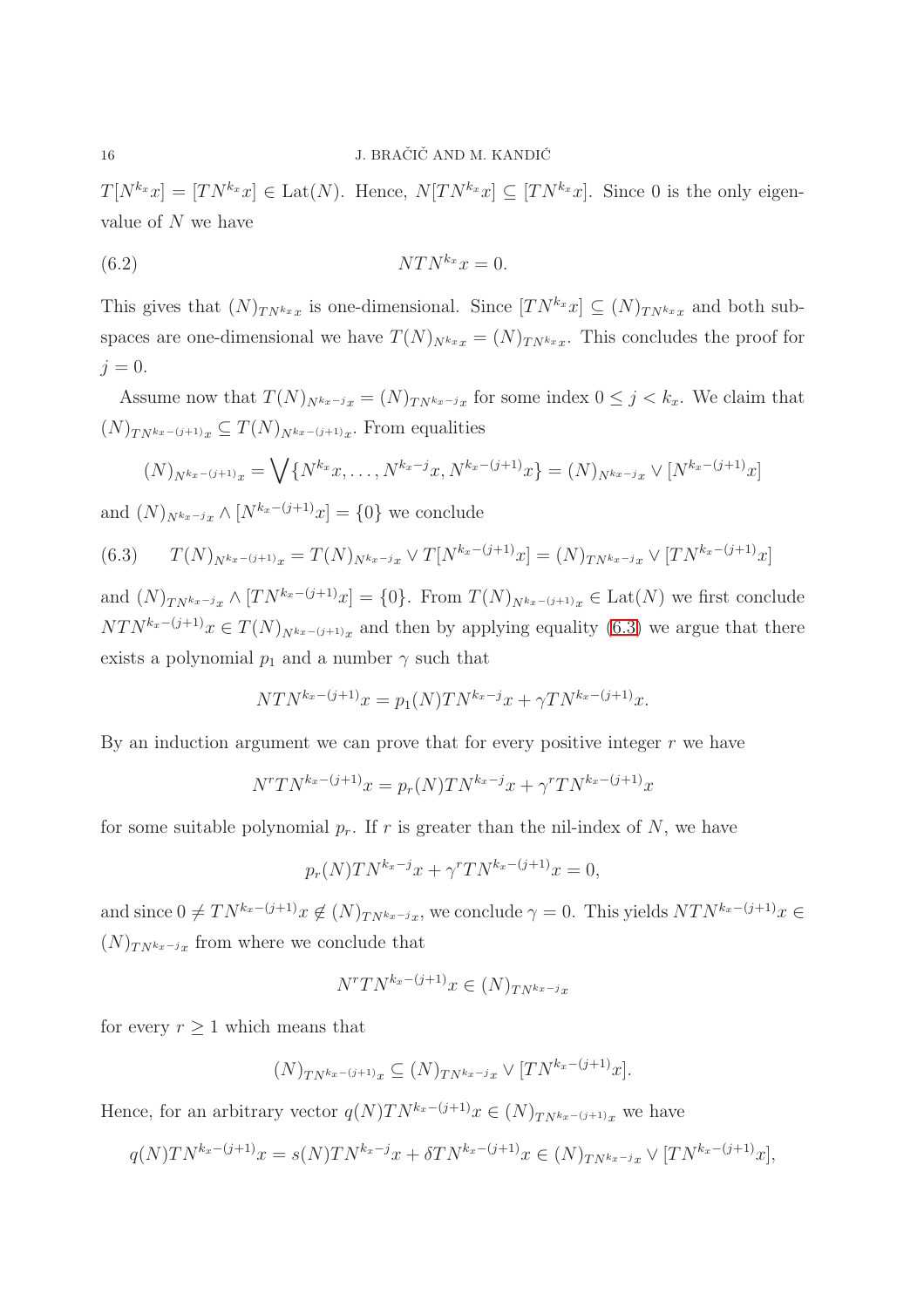for some polynomial s and some number  $\delta$ . From  $(N)_{TN^{k_x-j}x} = T(N)_{N^{k_x-j}x}$  we obtain  $s(N)TN^{k_x-j}x = Tt(N)N^{k_x-j}x$  for some polynomial t, and so

$$
q(N)TN^{k_x-(j+1)}x = Tt(N)N^{k_x-j}x + \delta TN^{k_x-(j+1)}x =
$$
  
=  $T(t(N)N^{k_x-j}x + \delta N^{k_x-(j+1)}x) \in T((N)_{N^{k_x-j}x} \vee [N^{k_x-(j+1)}x]) = T(N)_{N^{k_x-(j+1)}x}.$ 

which proves the claim.

Since  $(N)_{TN^{kx-(j+1)}x} \in \text{Lat}(N)$  and  $\text{Lat}(N)$  is a cycle there exists an index  $i \in \{0, \ldots, j+\}$ 1} such that  $(N)_{TN^{k_x-(j+1)}x} = T(N)_{N^{k_x-i}x}$ . In particular,  $TN^{k_x-(j+1)}x \in T(N)_{N^{k_x-i}x}$ which means that there exists a polynomial p such that  $TN^{k_x-(j+1)}x = Tp(N)N^{k_x-i}x$ , and consequently  $N^{k_x-(j+1)}x = p(N)N^{k_x-i}x \in (N)_{N^{k_x-i}x}$ . Since  $N^{k_x-(j+1)}x \notin (N)_{N^{k_x-i}x}$  if  $i < j+1$  we conclude that i must be equal to  $j+1$  proving the equality  $(N)_{TN^{k_x-(j+1)}x}$  $T(N)_{N^{k_x-(j+1)}x}$ . This proves  $T(N)_{N^{k_x-j}x} = (N)_{TN^{k_x-j}x}$  for every  $j = 0, \ldots, k_x$ .

To prove the equality  $(N)_{TN^{k_x-j}x} = (N)_{N^{k_x-j}Tx}$  observe first that the first equality in [\(6.1\)](#page-14-2) gives us  $T(N)_x = (N)_{Tx}$  for  $j = k_x$ . Therefore, the intervals  $[\{0\}, T(N)_x]$  and  $[\{0\},(N)_{Tx}]$  are equal. By Lemma [3.3](#page-17-0) they are chains of the same length and so by comparing the j-th  $(j = 0, ..., k_x)$  element of both chains we finally obtain  $T(N)_{N^{k_x-j_x}} =$  $(N)_{N^{kx-j}Tx}$ .

<span id="page-16-0"></span>Next we prove that  $Col(N) \subseteq Alg Lat(N)$ .

**Proposition 6.2.** If  $T \in Col(N)$ , then  $T\mathcal{M} = \mathcal{M}$  for every hyperinvariant subspace of N, that is,  $\text{Col}(N) \subseteq \text{Alg}\,\text{Lat}(N)'.$ 

*Proof.* By [\[5,](#page-24-4) Theorem 1],  $Lat(N)'$  is a sublattice generated by those subspaces that are either the kernel or the range of an operator of the form  $p(N)$  where p is an arbitrary polynomial. Since every polynomial p satisfies  $p(z) = z^{j}q(z)$  for some integer  $j \geq 0$  and some polynomial q with  $q(0) \neq 0$ , from the fact that  $q(N)$  is invertible, it follows that it suffices to see that  $T\mathcal{N}(N^j) = \mathcal{N}(N^j)$  and  $T\mathcal{R}(N^j) = \mathcal{R}(N^j)$  for every integer  $j \geq 0$ . If  $j = 0$  or  $j \geq n$ , then this trivially holds, so we only need to consider the case  $1 \leq j < n$ .

Let  $0 \neq x \in N(N^{j})$ . Since  $k_x$  is the largest integer such that  $N^{k_x}x \neq 0$  we have  $k_x < j$ . The equality  $T(N)_{N^k x x} = (N)_{N^k x T x}$  (see Theorem [6.1\)](#page-21-0) and formula [\(6.2\)](#page-15-1) yield that  $(N)_{N^{k_x}Tx}$  is a subspace of  $\mathcal{N}(N)$ . In particular, we have  $N^jTx = 0$  as  $k_x + 1 \leq j$ , so that  $T\mathcal{N}(N^j) \subseteq \mathcal{N}(N^j)$ . Since T is invertible and  $\mathcal{N}(N^j)$  is finite-dimensional we have  $T\mathcal{N}(N^j) = \mathcal{N}(N^j).$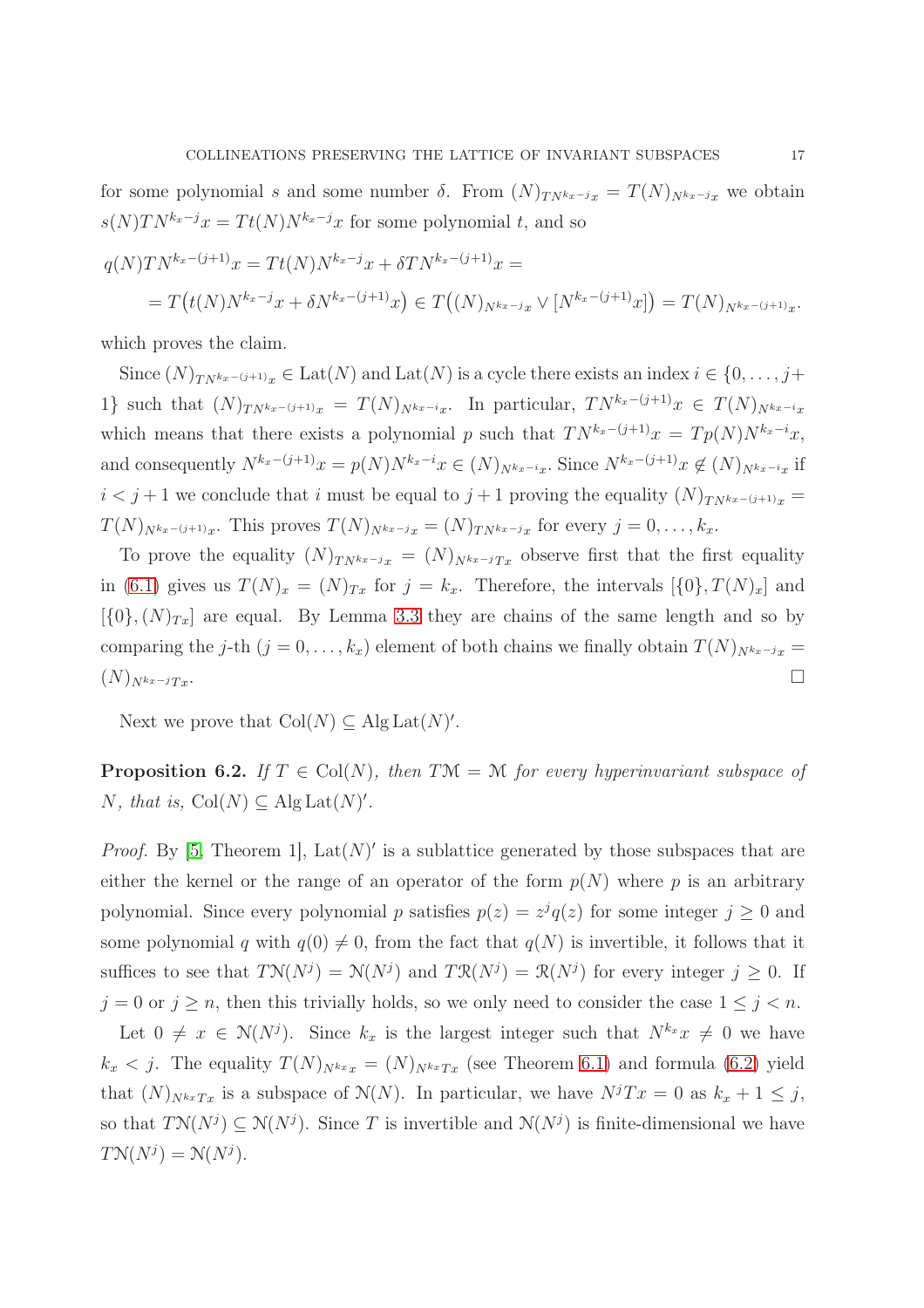Let  $0 \neq x \in \mathcal{R}(N^j)$  and let  $y \in \mathcal{V}$  be such that  $x = N^j y$ . It follows that  $N^{k_x+j} y \neq 0$  and  $N^{k_x+j+1}y = 0$ . Since  $1 \le j \le k_x+j$  we can apply Theorem [6.1](#page-21-0) to get  $T(N)_x = T(N)_{N^j}y =$  $(N)_{N}T_y$ . Hence,  $Tx \in (N)_{N}T_y$  which means that there is a polynomial p such that  $Tx = p(N)N^{j}Ty = N^{j}p(N)Tx \in \mathcal{R}(N^{j}).$  As above it follows that  $T\mathcal{R}(N^{j}) = \mathcal{R}(N^{j}).$   $\Box$ 

<span id="page-17-0"></span>**Corollary 6.3.** If  $T \in \text{Col}(N)$ , then for every  $x \in \mathcal{V}$  there exists  $B_x \in (N)'$  such that  $Tx = B_x x$ .

*Proof.* Let  $T \in \text{Col}(N)$ . Since for every  $x \in \mathcal{V}$  the subspace  $(N)'_x = \{Bx, B \in (N)'\}$  is hyperinvariant for N, by Proposition [6.2](#page-16-0) we conclude that  $T(N)'_x = (N)'_x$ . Since  $x \in (N)'_x$ we have  $Tx = B_x x$  for some  $B_x \in (N)'$ .

<span id="page-17-1"></span>**Theorem 6.4.** Let  $T \in \mathcal{L}(\mathcal{V})^{-1}$ . Then  $T \in \text{Col}(N)$  if and only if

<span id="page-17-2"></span>(6.4) for every 
$$
x \in V
$$
 there exists  $C_x \in (N)'$  such that  $T(N)_x = C_x(N)_x$ .

*Proof.* If  $T \in \text{Col}(N)$ , then, by Corollary [6.3,](#page-17-0) for every  $x \in \mathcal{V}$  there exists  $C_x \in (N)'$  such that  $Tx = C_x x$ . Hence, by Theorem [6.1](#page-21-0) we have

$$
T(N)_x = (N)_{Tx} = (N)_{C_x x} = \{p(N)C_x x; \ p \in \mathbb{C}[z]\} = \{C_x p(N)x; \ p \in \mathbb{C}[z]\} = C_x(N)_x.
$$

For the proof of the opposite implication observe first that for each  $x \in \mathcal{V}$  we have  $T(N)_x = C_x(N)_x = (N)_{C_x} \in \text{Lat}(N)$  and then apply Lemma [3.1.](#page-21-0)

<span id="page-17-3"></span>It should be clear that for  $T \in \mathcal{L}(\mathcal{V})^{-1}$  condition [\(6.4\)](#page-17-2) implies that

(6.5) for every  $x \in \mathcal{V}$  there exists  $B_x \in (N)'$  such that  $Tx = B_x x$ .

Since Ref(N)' = Alg Lat(N)' by Lemma [5.1,](#page-21-0) we obtain once more the set inclusion  $Col(N) \subseteq AlgLat(N)'$ . The remaining part of this section is devoted to the charac-terization (see Theorem [6.7\)](#page-19-0) of those nilpotent linear transformations  $N$  which satisfy  $Col(N) = Alg Lat(N)$ , that is, for which nilpotent linear transformations N conditions  $(6.4)$  and  $(6.5)$  are equivalent.

Let  $0 \neq N \in \mathcal{L}(\mathcal{V})$  be a nilpotent linear transformation and let  $N|_{\mathcal{R}(N)}$  be the restriction of N to the range  $\mathcal{R}(N)$ . It is easy to see that  $\text{Lat}(N|_{\mathcal{R}(N)}) \subseteq \text{Lat}(N)$  and that for each  $\mathcal{M} \in \text{Lat}(N|_{\mathcal{R}(N)})$  the preimage  $N^{-1}(\mathcal{M})$  is also invariant under N. In fact, by [\[2,](#page-24-3) Theorem 7],

<span id="page-17-4"></span>(6.6) 
$$
Lat(N) = \bigcup_{\mathcal{M} \in Lat(N|_{\mathcal{R}(N)})} [\mathcal{M}, N^{-1}(\mathcal{M})]
$$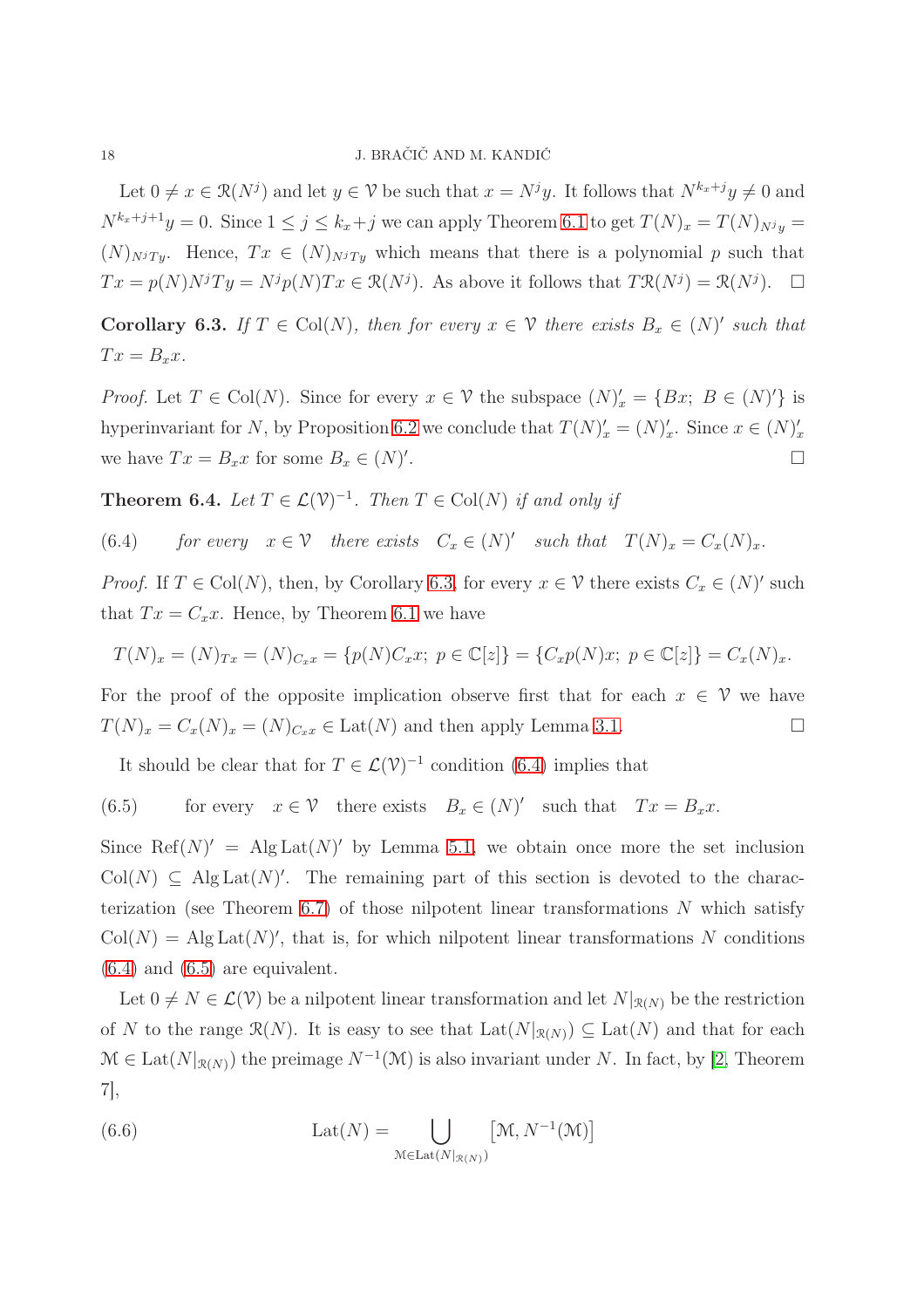<span id="page-18-0"></span>where  $[\mathcal{M}, N^{-1}(\mathcal{M})]$  is an interval in the lattice of all subspaces of  $\mathcal{L}(\mathcal{V})$ .

**Proposition 6.5.** If  $T \in \text{Alg}\text{Lat}(N)'$  is invertible and M is a hyperinvariant subspace of N, then  $T([M, N^{-1}(M)]) = [M, N^{-1}(M)].$ 

*Proof.* Since T is invertible,  $\Phi_T: \mathfrak{L} \to \mathfrak{L}$  is a lattice isomorphism. In particular,  $\Phi_T$ preserves intervals of  $\mathfrak{L}$ . Hence, for each subspace M of V we have  $T([M, N^{-1}(M)])$  = [TM, TN<sup>-1</sup>(M)]. If, in addition, M is hyperinvariant for N, then TM = M as T  $\in$ Alg Lat(N)'. To finish the proof we need to show that  $N^{-1}(\mathcal{M})$  is also hyperinvariant for N. To this end, pick  $x \in N^{-1}(\mathcal{M})$  and  $C \in (N)'$ . Then  $NCx = CNx \in \mathcal{M}$ , so that  $Cx \in N^{-1}(\mathcal{M}).$  $(\mathcal{M}).$ 

If  $0 \neq N \in \mathcal{L}(\mathcal{V})$  is a nilpotent linear transformation such that every  $\mathcal{M} \in \text{Lat}(N|_{\mathcal{R}(N)})$ is hyperinvariant for N, then it follows, by [\(6.6\)](#page-17-4) and Proposition [6.5,](#page-18-0) that  $T \in Col(N)$  if T is invertible and  $T \in \text{Alg}\, \text{Lat}(N)'.$ 

Let  $T \in (N)'$ . Then  $\mathcal{R}(N)$  is an invariant subspace for T, and therefore, the restriction  $T|_{\mathcal{R}(N)}$  of T is a linear transformation on  $\mathcal{R}(N)$ . Since  $T \in (N)'$ , it should be clear that  $T|_{\mathcal{R}(N)}$  and  $N|_{\mathcal{R}(N)}$  commute. Hence, every hyperinvariant subspace for  $N|_{\mathcal{R}(N)}$  is also hy-perinvariant for N. By [\[7,](#page-24-6) Theorem] every invariant subspace of  $N|_{\mathcal{R}(N)}$  is hyperinvariant for  $N|_{\mathcal{R}(N)}$  if and only if the Jordan decomposition of  $N|_{\mathcal{R}(N)}$  consists of a single Jordan block.

<span id="page-18-1"></span>Next we determine the group of invertible matrices in  $Col(N)'$  for nilpotent matrices  $J_d$  and  $J_k \oplus 0_l$ .

**Example 6.6.** (1) If  $N = J_d$ , then  $\mathcal{R}(N) = \bigvee \{e_1, \ldots, e_{d-1}\}\$  and  $N|_{\mathcal{R}(N)} = J_{d-1}$ . Since  $(\mathbf{J}_d) = (\mathbf{J}_d)'$  we have  $\text{Lat}(\mathbf{J}_d) = \text{Lat}(\mathbf{J}_d)' = \{ \mathcal{M}_j : 0 \leq j \leq d \}$  where  $\mathcal{M}_0 = \{0\}$  and  $\mathcal{M}_j =$  $\bigvee \{e_1,\ldots,e_j\}$  for  $1 \leq j \leq d$ . From this it easily follows that Alg Lat $(\mathbf{J}_d)' = \text{Alg} \text{Lat}(\mathbf{J}_d)$  is precisely the algebra of all upper-triangular matrices. Thus,  $T \in M_{d \times d}$  is in Col( $J_d$ ) if and only if it is an invertible upper-triangular matrix. Hence,  $Col(\mathbf{J}_d) = (\text{Alg} \, \text{Lat}(\mathbf{J}_d))^{-1}$ .

(2) Let now  $d \geq 3$  and let  $k \geq 2, l \geq 1$  be such that  $k + l = d$ . Denote  $\mathbf{N} = \mathbf{J}_k \oplus \mathbf{0}_l$ . Then it is clear that  $(N) = (J_k) \oplus (0)$  and that for an arbitrary vector  $x \oplus y \in \mathbb{C}^k \oplus \mathbb{C}^l$ we have  $\mathbf{N}(\boldsymbol{x} \oplus \boldsymbol{y}) = \boldsymbol{J}_k \boldsymbol{x} \oplus \boldsymbol{0}$ . Hence,  $\mathcal{N}(\boldsymbol{N}) = \mathcal{N}(\boldsymbol{J}_k) \oplus \mathbb{C}^l = \bigvee \{\boldsymbol{e}_1, \boldsymbol{e}_{k+1}, \ldots, \boldsymbol{e}_d\}$  and  $\mathcal{R}(N) = \mathcal{R}(J_k) \oplus \{0\} = \bigvee \{e_1, \ldots, e_{k-1}\}.$  Since  $N e_j = e_{j-1}$ , for  $j = 2, \ldots, k-1$ , and  $N e_1 = 0$  we see that  $N|_{\mathcal{R}(N)} = J_{k-1}$ . Hence, the discussion preceding the example shows that Col(N) is equal to the group of all invertible matrices in Alg Lat(N)'.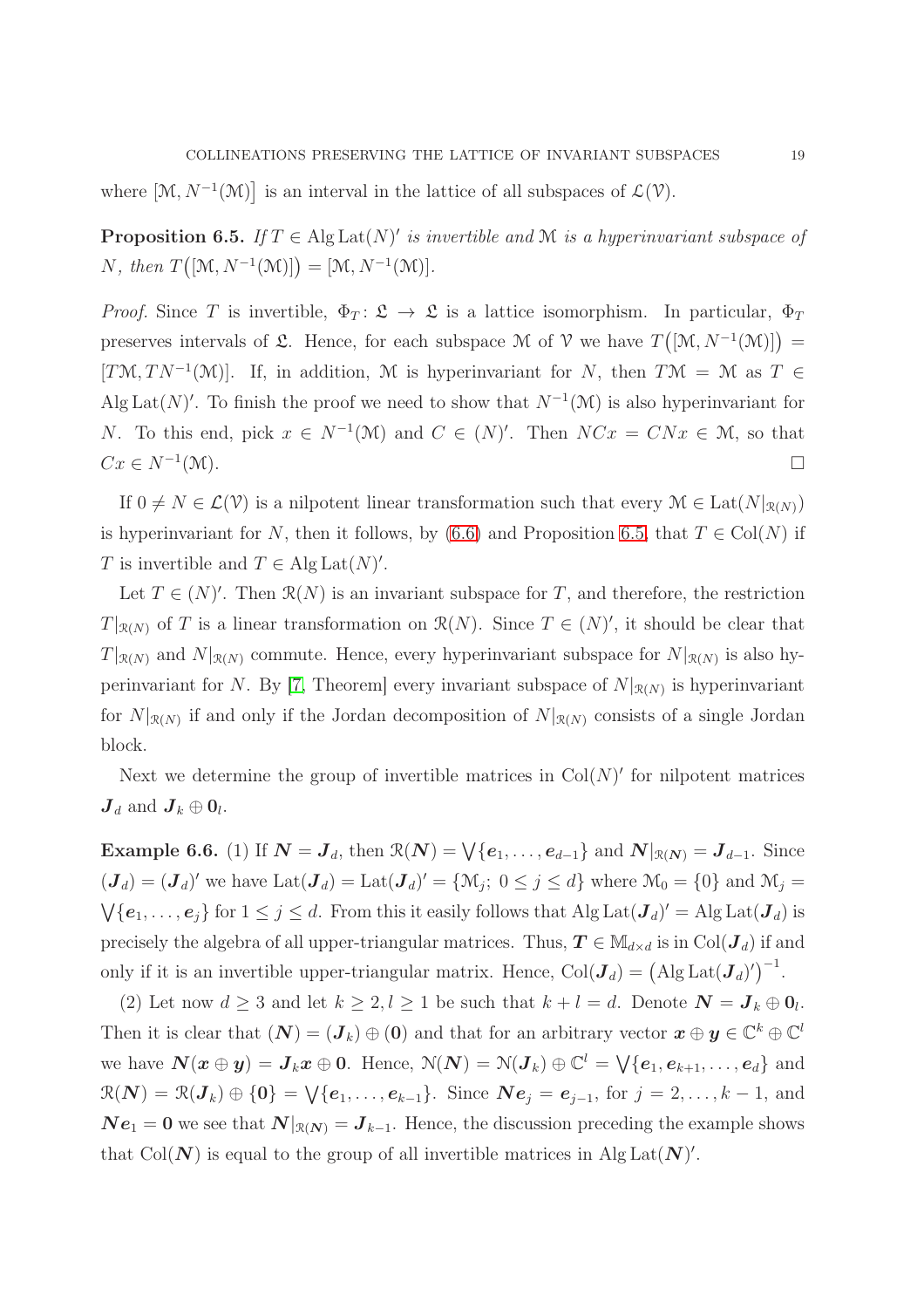To see explicitly which matrices are in Col(N), pick  $T \in \mathbb{M}_{d \times d}$  and let  $T = \begin{bmatrix} T_{11} & T_{12} \\ T_{21} & T_{22} \end{bmatrix}$  $\frac{T_{11}}{T_{21}}\frac{T_{12}}{T_{22}}\Big]$ be its block operator matrix with respect to the decomposition  $\mathbb{C}^d = \mathbb{C}^k \oplus \mathbb{C}^l$ . A direct calculation shows that  $T \in (N)'$  if and only if

$$
\boldsymbol{T}_{11} = \begin{bmatrix} \begin{smallmatrix} \tau_1 & \tau_2 & \cdots & \tau_k \\ 0 & \tau_1 & \cdots & \tau_{k-1} \\ \vdots & \vdots & \ddots & \vdots \\ 0 & 0 & \cdots & \tau_1 \end{smallmatrix} \end{bmatrix}, \qquad \boldsymbol{T}_{12} = \begin{bmatrix} \begin{smallmatrix} \kappa_1 & \kappa_2 & \cdots & \kappa_l \\ 0 & 0 & \cdots & 0 \\ \vdots & \vdots & \vdots \\ 0 & 0 & \cdots & 0 \end{smallmatrix} \end{bmatrix}, \qquad \boldsymbol{T}_{21} = \begin{bmatrix} 0 & \cdots & 0 & \rho_1 \\ 0 & \cdots & 0 & \rho_2 \\ \vdots & \vdots & \vdots \\ 0 & \cdots & 0 & \rho_l \end{bmatrix}
$$

and  $T_{22} \in M_{l \times l}$  is arbitrary. This implies (see Proposition [5.6\)](#page-18-1) that  $T \in Col(N)$  if and only if

$$
\boldsymbol{T}_{11} = \begin{bmatrix} \tau_{11} & \tau_{12} & \cdots & \tau_{1k} \\ 0 & \tau_{22} & \cdots & \tau_{2k} \\ \vdots & \vdots & \ddots & \vdots \\ 0 & 0 & \cdots & \tau_{kk} \end{bmatrix}, \ \boldsymbol{T}_{12} = \begin{bmatrix} \kappa_{1} & \kappa_{2} & \cdots & \kappa_{l} \\ 0 & 0 & \cdots & 0 \\ \vdots & \vdots & & \vdots \\ 0 & 0 & \cdots & 0 \end{bmatrix}, \ \boldsymbol{T}_{21} = \begin{bmatrix} 0 & \cdots & 0 & \rho_{1} \\ 0 & \cdots & 0 & \rho_{2} \\ \vdots & & \vdots & \vdots \\ 0 & \cdots & 0 & \rho_{l} \end{bmatrix}, \ \boldsymbol{T}_{22} = \begin{bmatrix} \theta_{11} & \theta_{12} & \cdots & \theta_{1l} \\ \theta_{21} & \theta_{22} & \cdots & \theta_{2l} \\ \vdots & & \vdots & \ddots & \vdots \\ \theta_{l1} & \theta_{l2} & \cdots & \theta_{ll} \end{bmatrix}
$$

and  $\det(\mathbf{T}) = \tau_{11} \cdots \tau_{kk} \cdot \det(\mathbf{T}_{22}) \neq 0.$ 

<span id="page-19-0"></span>The situation completely changes whenever a given nilpotent matrix has more than one Jordan block of dimension at least two 2.

**Theorem 6.7.** Let  $N = J_{n_1} \oplus \cdots \oplus J_{n_k} \in M_{n \times n}$  be a nilpotent matrix. The group  $\text{Col}(\boldsymbol{N})$  is a proper subgroup of  $(\text{Alg}\text{Lat}(\boldsymbol{N})')^{-1}$  if and only if at least two Jordan blocks are of dimension 2 or more.

*Proof.* If  $N = 0$ , then both Col(N) and  $(\text{Alg Lat}(N)')^{-1}$  are equal to the group of all invertible  $n \times n$  matrices. Assume therefore that  $N \neq 0$ , and so, at least one Jordan block is of dimension 2 or more. If there is exactly one Jordan block of dimension 2 or more, then Example [6.6](#page-18-1) yields that  $Col(N) = (Alg Lat(N)')^{-1}$ .

Suppose now that there are at least two Jordan blocks in the Jordan decomposition of N of dimension 2 or more. Without loss of generality we may assume that  $n_1 \geq 2$  and  $n_2 \geq 2$ . Since the vectors  $e_1$  and  $e_{n_1+1}$  are in the kernel  $\mathcal{N}(\mathbf{N})$ , the one-dimensional space M spanned by  $e_1 + e_{n_1+1}$  is invariant under  $N|_{\mathcal{R}(N)}$ . Let us consider the one-dimensional space

$$
\mathcal{K} = \{ \lambda(\boldsymbol{e}_1 + \boldsymbol{e}_{n_1+1}) + \mu(\boldsymbol{e}_2 + \boldsymbol{e}_{n_1+2}); \ \lambda, \mu \in \mathbb{C} \}
$$

which obviously contains M. From  $\mathbf{N}(\lambda(\mathbf{e}_1+\mathbf{e}_{n_1+1})+\mu(\mathbf{e}_2+\mathbf{e}_{n_1+2}))=\mu(\mathbf{e}_1+\mathbf{e}_{n_1+1})\in \mathcal{M}$ we conclude  $\mathcal{K} \in [\mathcal{M}, \mathbf{N}^{-1}(\mathcal{M})]$ , and so  $\mathcal{K} \in \text{Lat}(\mathbf{N})$  by [\(6.6\)](#page-17-4).

Let  $\mathbf{D} = \text{diag}[\delta_1, \ldots, \delta_n]$  be an invertible diagonal matrix. By Corollary [5.7](#page-19-0) it follows that  $D \in Alg Lat(N)'$ . In order to  $D \in Col(N)$ , we will prove that D needs to satisfy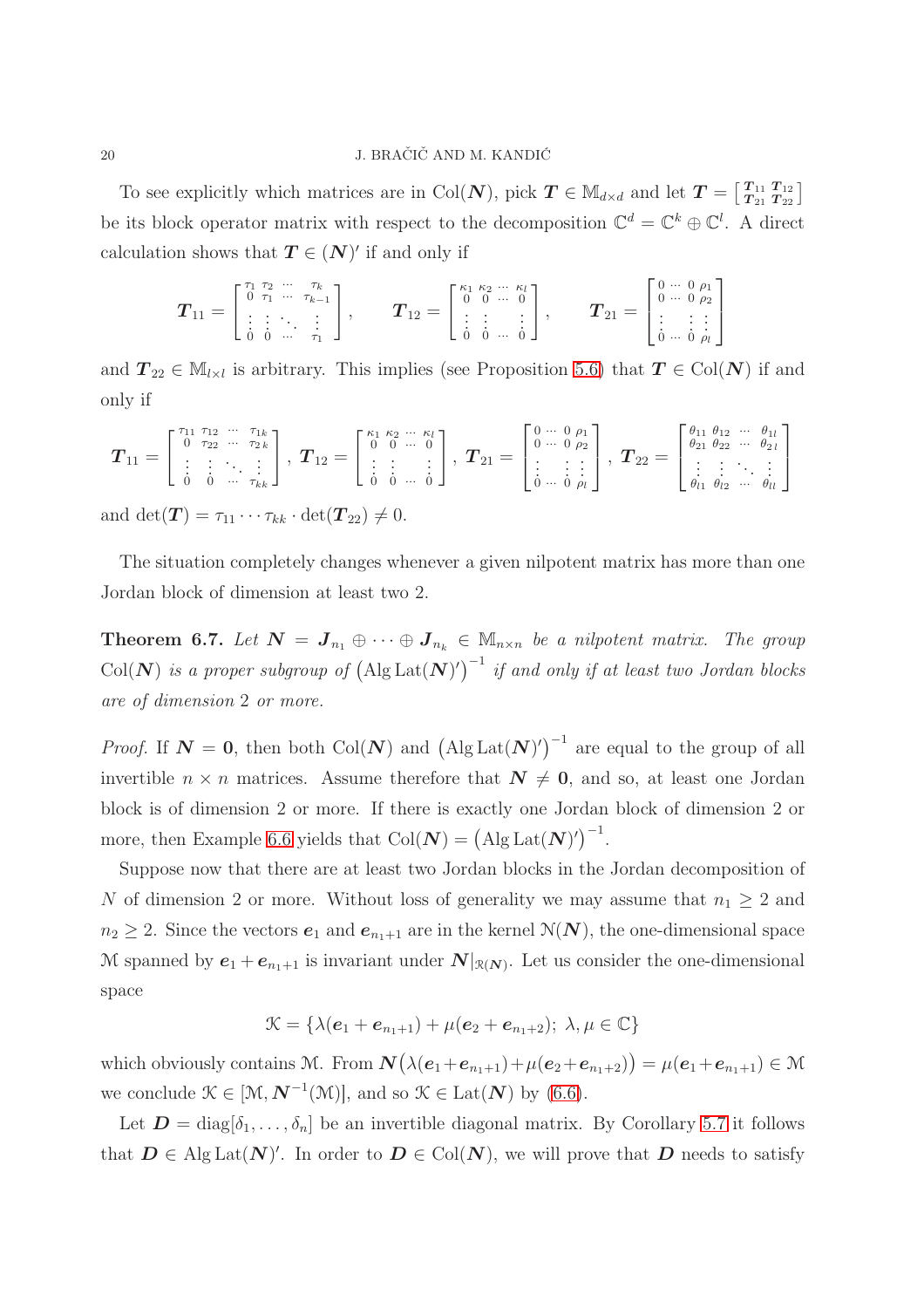certain conditions which are not met by all invertible diagonal matrices. This will imply that Col(N) is a proper subset of  $(\text{Alg} \text{Lat}(N))^{-1}$  and the proof will be finished.

Suppose  $\mathbf{D} \in \text{Col}(N)$ . Then  $\delta_j \neq 0$  for all  $j = 1, \ldots n$  as  $\mathbf{D}$  is invertible. Since  $D \in \text{Col}(N)$  the subspace

$$
\boldsymbol{D\mathcal{K}}=\{\lambda(\delta_1\boldsymbol{e}_1+\delta_{n_1+1}\boldsymbol{e}_{n_1+1})+\mu(\delta_2\boldsymbol{e}_2+\delta_{n_1+2}\boldsymbol{e}_{n_1+2});\ \lambda,\mu\in\mathbb{C}\}
$$

is invariant under N. Therefore, there exist  $\alpha, \beta \in \mathbb{C}$  such that

$$
\delta_2 e_1 + \delta_{n_1+2} e_{n_1+1} = \mathbf{N} (\delta_2 e_2 + \delta_{n_1+2} e_{n_1+2})
$$
  
=  $\alpha (\delta_1 e_1 + \delta_{n_1+1} e_{n_1+1}) + \beta (\delta_2 e_2 + \delta_{n_1+2} e_{n_1+2}).$ 

By comparing coefficients we obtain  $\delta_2 = \alpha \delta_1$ ,  $\delta_{n_1+2} = \alpha \delta_{n_1+1}$  and  $\beta \delta_2 = \beta \delta_{n_1+2} = 0$ . Since numbers  $\delta_j$  are non-zero we have  $\beta = 0$  and  $\alpha = \frac{\delta_2}{\delta_1}$  $\frac{\delta_2}{\delta_1} = \frac{\delta_{n_1+2}}{\delta_{n_1+1}}$  $\frac{\delta n_1+2}{\delta n_1+1}$ . The last equality is clealy not fulfilled by every invertible diagonal matrix from  $\text{Alg}\, \text{Lat}(\mathbf{N})'$ . — Первый проста в сервести в сервести в сервести в сервести в сервести в сервести в сервести в сервести в се<br>В сервести в сервести в сервести в сервести в сервести в сервести в сервести в сервести в сервести в сервести<br>

# 7. COLINEATIONS OF  $N = J_2 \oplus J_2 \in \mathbb{M}_{4 \times 4}$

The simplest example of a nilpotent matrix  $N$  whose group of collineations is a proper subgroup of  $({\rm Alg Lat}(\boldsymbol{N})')^{-1}$  is  $\boldsymbol{N} = \boldsymbol{J}_2 \oplus \boldsymbol{J}_2 \in \mathbb{M}_{4 \times 4}$ . In this section we determine  $Col(N)$ .

First, observe that

$$
(\mathbf{N})' = \left\{ \begin{bmatrix} \nu_{11} & \nu_{12} & \nu_{13} & \nu_{14} \\ 0 & \nu_{11} & 0 & \nu_{13} \\ \nu_{31} & \nu_{32} & \nu_{33} & \nu_{34} \\ 0 & \nu_{31} & 0 & \nu_{33} \end{bmatrix}; \ \nu_{ij} \in \mathbb{C} \right\} \text{ and } \text{Alg} \text{Lat}(\mathbf{N})' = \left\{ \begin{bmatrix} \gamma_{11} & \gamma_{12} & \gamma_{13} & \gamma_{14} \\ 0 & \gamma_{22} & 0 & \gamma_{24} \\ \gamma_{31} & \gamma_{32} & \gamma_{33} & \gamma_{34} \\ 0 & \gamma_{42} & 0 & \gamma_{44} \end{bmatrix}; \ \gamma_{ij} \in \mathbb{C} \right\}
$$

by Proposition [5.4](#page-17-1) and Proposition [5.6.](#page-18-1) The kernel and the range of  $N$  coincide, and both are spanned by standard basis vectors  $e_1$  and  $e_3$ . Hence,  $N|_{\mathcal{R}(N)} = 0$  from where it follows that  $\text{Lat}(\mathbf{N}|_{\mathcal{R}(\mathbf{N})})$  consists of all subspaces of  $\mathcal{R}(\mathbf{N})$ . Since the range  $\mathcal{R}(\mathbf{N})$  is two-dimensional the invariant subspaces of  $N|_{\mathcal{R}(N)} = 0$  are the trivial subspaces  $\{0\}$  and  $\mathcal{R}(N)$  and the family of one-dimensional subspaces

(7.1) 
$$
\mathcal{M}_{\omega,\kappa} = \{ \lambda(\omega \mathbf{e}_1 + \kappa \mathbf{e}_3); \quad \lambda \in \mathbb{C} \} \qquad (\omega, \kappa \in \mathbb{C}, \quad |\omega|^2 + |\kappa|^2 \neq 0).
$$

Since  $N^{-1}(\{0\}) = \mathcal{N}(N)$  and  $N^{-1}(\mathcal{R}(N)) = \mathbb{C}^4$  from [\(6.6\)](#page-17-4) we conclude

$$
\mathrm{Lat}(\mathcal{\bm{N}})=[\{\bm{0}\},\mathcal{N}(\mathcal{\bm{N}})]\cup\big[\mathcal{R}(\mathcal{\bm{N}}),\mathbb{C}^4\big]\cup\bigg(\bigcup_{\omega,\kappa\in\mathbb{C}\atop|\omega|^2+|\kappa|^2\neq0}\big[\mathcal{M}_{\omega,\kappa},\mathcal{\bm{N}}^{-1}(\mathcal{M}_{\omega,\kappa})\big]\bigg).
$$

While the interval  $[\{0\}, \mathcal{N}(N)]$  contains all subspaces of  $\mathcal{N}(N)$  the interval  $[\mathcal{R}(N), \mathbb{C}^4]$ contains all subspaces of  $\mathbb{C}^4$  which contain  $\mathcal{R}(N)$ . If  $T \in \text{Alg}\, \text{Lat}(N)'$  is invertible, then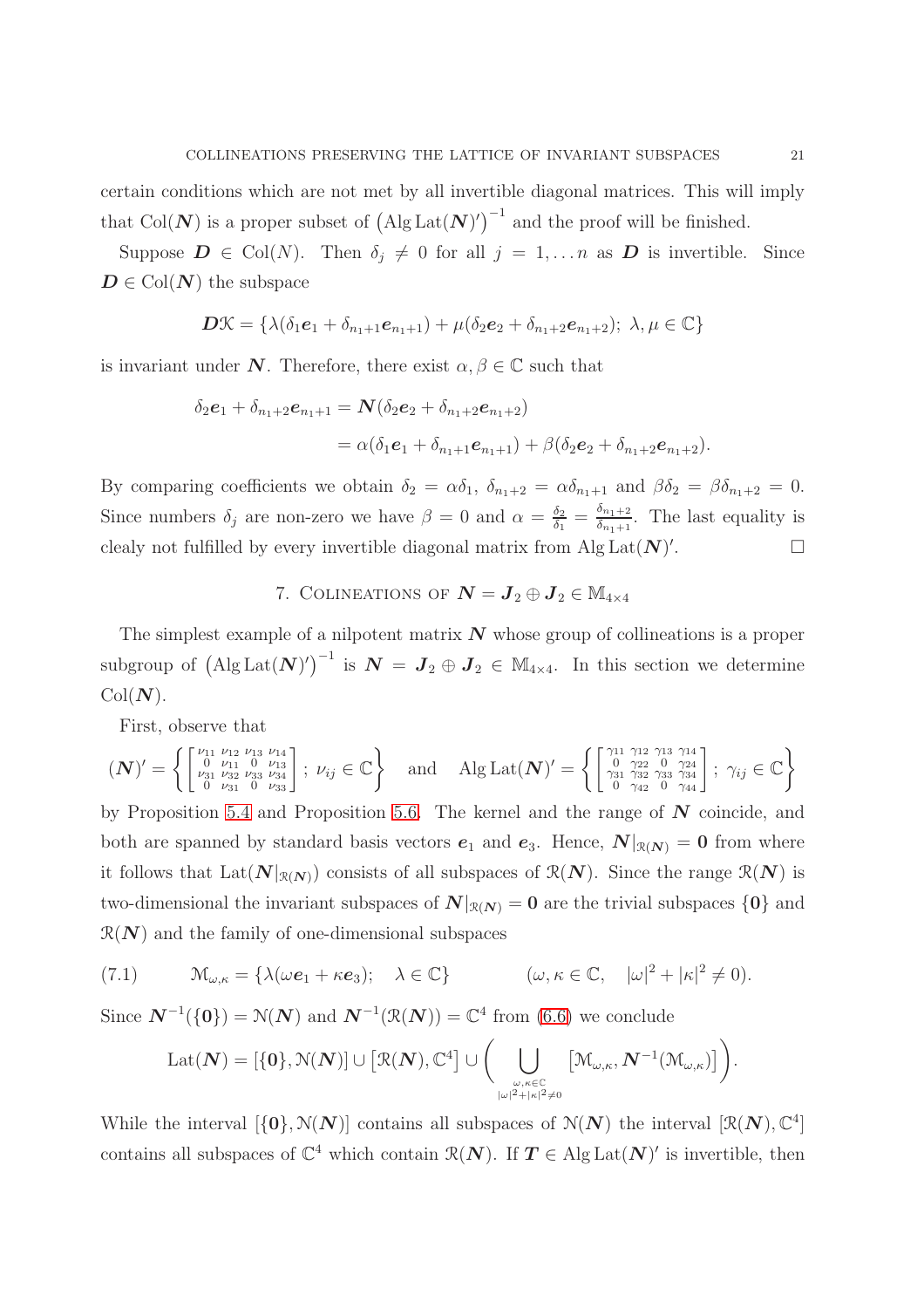$T\big([\{0\}, \mathcal{N}(N)]\big) = [\{0\}, \mathcal{N}(N)]$  and  $T\big([\mathcal{R}(N), \mathbb{C}^4]\big) = [\mathcal{R}(N), \mathbb{C}^4]$  as  $\{0\}, \mathcal{N}(N), \mathcal{R}(N)$ and  $\mathbb{C}^4$  are hyperinvariant subspaces of  $N$ .

Let  $\omega, \kappa \in \mathbb{C}$  be such that  $|\omega|^2 + |\kappa|^2 \neq 0$ . By a direct calculation one can verify that the preimage  $N^{-1}(\mathcal{M}_{\omega,\kappa})$  of  $\mathcal{M}_{\omega,\kappa}$  equals

$$
\boldsymbol{N}^{-1}(\mathcal{M}_{\omega,\kappa})=\left\{\lambda\boldsymbol{e}_1+\mu\boldsymbol{e}_3+\zeta(\omega\boldsymbol{e}_2+\kappa\boldsymbol{e}_4);~\lambda,\mu,\zeta\in\mathbb{C}\right\}.
$$

The subspaces from the interval  $\left[\mathcal{M}_{\omega,\kappa},\boldsymbol{N}^{-1}(\mathcal{M}_{\omega,\kappa})\right]$  different from  $\mathcal{M}_{\omega,\kappa}$  and  $\boldsymbol{N}^{-1}(\mathcal{M}_{\omega,\kappa})$ are two-dimensional. It is not hard to see that each of them except the kernel  $\mathcal{N}(N)$  is of the form

$$
\mathcal{M}_{\omega,\kappa}^{\rho,\theta} = \{ \lambda(\omega \boldsymbol{e}_1 + \kappa \boldsymbol{e}_3) + \zeta(\rho \boldsymbol{e}_1 + \omega \boldsymbol{e}_2 + \theta \boldsymbol{e}_3 + \kappa \boldsymbol{e}_4); \quad \lambda, \zeta \in \mathbb{C} \}
$$

for some  $\rho$  and  $\theta \in \mathbb{C}$ . For each  $\mathbf{T} =$  $\begin{bmatrix} \gamma_{11} & \gamma_{12} & \gamma_{13} & \gamma_{14} \\ 0 & \gamma_{22} & 0 & \gamma_{24} \\ \gamma_{31} & \gamma_{32} & \gamma_{33} & \gamma_{34} \end{bmatrix}$ (11 712 713 714<br>
0 722 0 724<br>
31 732 733 734<br>
0 742 0 744  $\in$  Alg Lat $(N)'$  we have

<span id="page-21-1"></span>
$$
\det(\boldsymbol{T}) = (\gamma_{11}\gamma_{33} - \gamma_{13}\gamma_{31})(\gamma_{22}\gamma_{44} - \gamma_{24}\gamma_{42}),
$$

and furthemore, if  $T$  is invertble, then

<span id="page-21-0"></span>(7.2) 
$$
\gamma_{11}\gamma_{33} - \gamma_{13}\gamma_{31} \neq 0
$$
 and  $\gamma_{22}\gamma_{44} - \gamma_{24}\gamma_{42} \neq 0$ .

**Theorem 7.1.** Matrix  $T \in M_{4\times 4}$  is in Col(N) if and only if

$$
\bm{T} = \left[ \begin{smallmatrix} \gamma_{11} & \gamma_{12} & \gamma_{13} & \gamma_{14} \\ 0 & t\gamma_{11} & 0 & t\gamma_{13} \\ \gamma_{31} & \gamma_{32} & \gamma_{33} & \gamma_{34} \\ 0 & t\gamma_{31} & 0 & t\gamma_{33} \end{smallmatrix} \right]
$$

,

where t and  $\gamma_{ij}$  are complex numbers such that  $t(\gamma_{11}\gamma_{33} - \gamma_{13}\gamma_{31}) \neq 0$ .

*Proof.* Assume that  $T \in Col(N) \subseteq (Alg Lat(N)')^{-1}$ . Then T is of the form

$$
T=\left[\begin{smallmatrix}\gamma_{11}&\gamma_{12}&\gamma_{13}&\gamma_{14}\\0&\gamma_{22}&0&\gamma_{24}\\ \gamma_{31}&\gamma_{32}&\gamma_{33}&\gamma_{34}\\0&\gamma_{42}&0&\gamma_{44}\end{smallmatrix}\right]
$$

with entries satisfying  $(7.2)$ .

Let  $(\omega, \kappa) \neq (0, 0)$  be arbitrary and consider the subspace

$$
\mathcal{M}^{0,0}_{\omega,\kappa} = \{ \lambda(\omega \mathbf{e}_1 + \kappa \mathbf{e}_3) + \zeta(\omega \mathbf{e}_2 + \kappa \mathbf{e}_4); \lambda, \zeta \in \mathbb{C} \} \in \text{Lat}(\mathbf{N}).
$$

Since  $T \in Col(N)$ , the subspace  $T\mathcal{M}_{\omega,\kappa}^{0,0} \in \text{Lat}(N)$  is spanned by vectors  $T(\omega e_1 + \kappa e_3) =$  $(\gamma_{11}\omega + \gamma_{13}\kappa)\mathbf{e}_1 + (\gamma_{31}\omega + \gamma_{33}\kappa)\mathbf{e}_3$  and  $\mathbf{T}(\omega\mathbf{e}_2 + \kappa\mathbf{e}_4) = (\gamma_{12}\omega + \gamma_{14}\kappa)\mathbf{e}_1 + (\gamma_{22}\omega + \gamma_{24}\kappa)\mathbf{e}_2 +$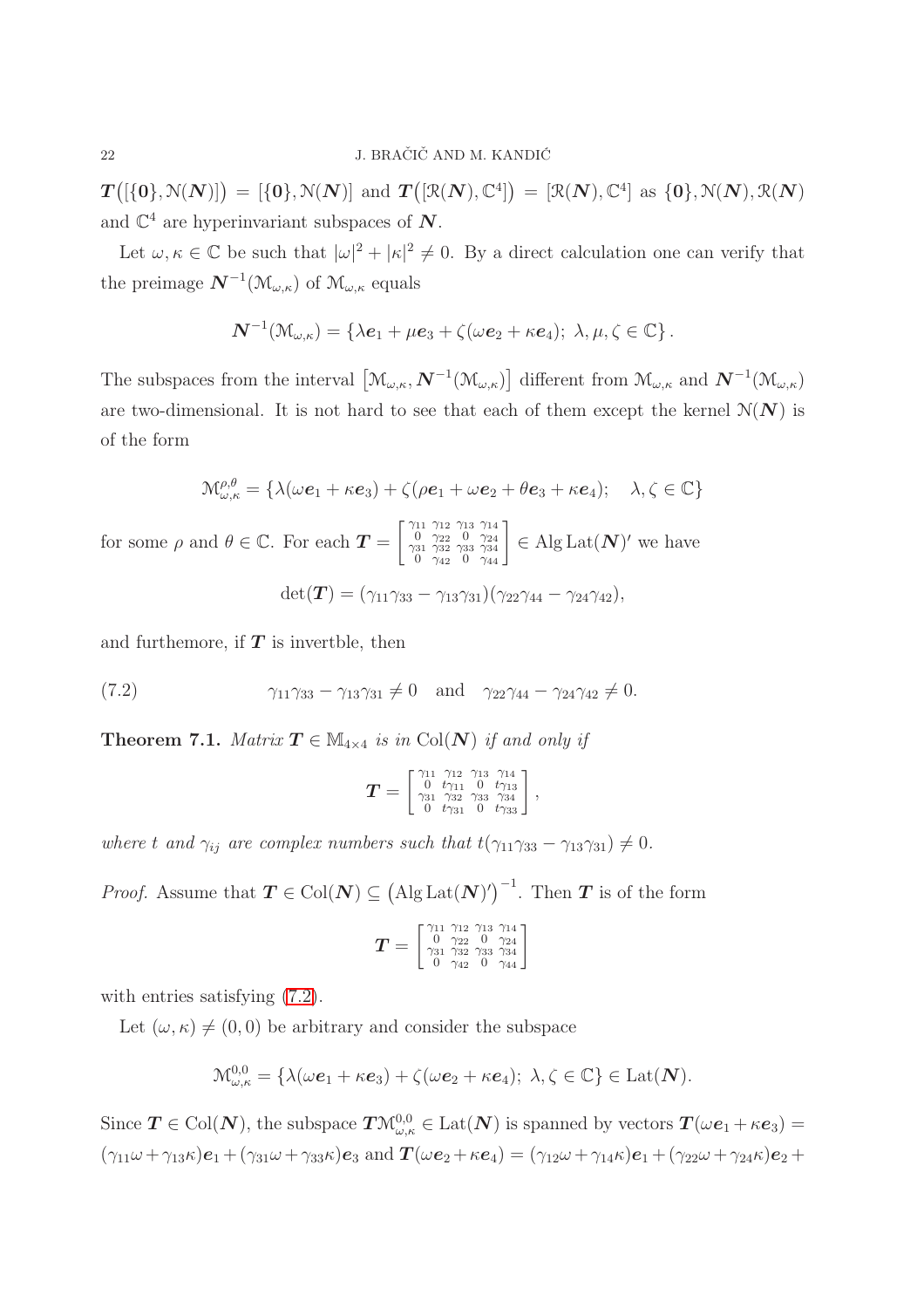$(\gamma_{32}\omega + \gamma_{34}\kappa)\mathbf{e}_3 + (\gamma_{42}\omega + \gamma_{44}\kappa)\mathbf{e}_4$ . Since  $\mathbf{NT}(\omega\mathbf{e}_2 + \kappa\mathbf{e}_4)$  is in  $\mathbf{TN}_{\omega,\kappa}^{0,0}$  there exist numbers  $\alpha, \beta \in \mathbb{C}$  such that  $\mathbf{NT}(\omega \mathbf{e}_2 + \kappa \mathbf{e}_4) = \alpha \mathbf{T}(\omega \mathbf{e}_1 + \kappa \mathbf{e}_3) + \beta \mathbf{T}(\omega \mathbf{e}_2 + \kappa \mathbf{e}_4)$ . It follows that

<span id="page-22-0"></span>(7.3)  
\n
$$
\gamma_{22}\omega + \gamma_{24}\kappa = \alpha(\gamma_{11}\omega + \gamma_{13}\kappa) + \beta(\gamma_{12}\omega + \gamma_{14}\kappa)
$$
\n
$$
0 = \beta(\gamma_{22}\omega + \gamma_{24}\kappa)
$$
\n
$$
\gamma_{42}\omega + \gamma_{44}\kappa = \alpha(\gamma_{31}\omega + \gamma_{33}\kappa) + \beta(\gamma_{32}\omega + \gamma_{34}\kappa)
$$
\n
$$
0 = \beta(\gamma_{42}\omega + \gamma_{44}\kappa).
$$

If both numbers  $\gamma_{22}\omega+\gamma_{24}\kappa$  and  $\gamma_{42}\omega+\gamma_{44}\kappa$  were zero, then we would have  $\gamma_{22}\gamma_{44}-\gamma_{24}\gamma_{42} =$ 0 which is impossible. Hence,  $\gamma_{22}\omega + \gamma_{24}\kappa \neq 0$  or  $\gamma_{42}\omega + \gamma_{44}\kappa \neq 0$ . In any case, number  $\beta$ in system of equations [\(7.3\)](#page-22-0) has to be zero. Therefore, the system [\(7.3\)](#page-22-0) reduces to

<span id="page-22-1"></span>(7.4)  
\n
$$
\gamma_{22}\omega + \gamma_{24}\kappa = \alpha(\gamma_{11}\omega + \gamma_{13}\kappa)
$$
\n
$$
\gamma_{42}\omega + \gamma_{44}\kappa = \alpha(\gamma_{31}\omega + \gamma_{33}\kappa).
$$

For arbitrary pair of numbers  $(a, b) \in \mathbb{C}^2 \setminus \{(0, 0)\}\$ let

<span id="page-22-2"></span>
$$
\Omega(a, b) = \{(\omega, \kappa) \in \mathbb{C}^2; \ a\omega + b\kappa \neq 0\}
$$

be the complement of the line in  $\mathbb{C}^2$  given by the equation  $a\xi + b\eta = 0$ . If  $(\omega, \kappa) \neq (0, 0)$  is such that  $\gamma_{11}\omega + \gamma_{13}\kappa = 0$ , then the first equality in [\(7.4\)](#page-22-1) gives  $\gamma_{22}\omega + \gamma_{24}\kappa = 0$  implying  $\Omega(\gamma_{11}, \gamma_{13})^c \subseteq \Omega(\gamma_{22}, \gamma_{24})^c$ . Since both sets are lines we conclude that they are equal. Since  $(\gamma_{11}, \gamma_{13})$  and  $(\gamma_{22}, \gamma_{24})$  determine the same line, there exists a non-zero number u such that

(7.5) γ<sup>22</sup> = uγ<sup>11</sup> and γ<sup>24</sup> = uγ13.

Similarly one can show that that there exists  $v \neq 0$  such that

(7.6) 
$$
\gamma_{42} = v \gamma_{31} \quad \text{and} \quad \gamma_{44} = v \gamma_{33}.
$$

<span id="page-22-3"></span>Let  $(\omega,\kappa) \in \Omega(\gamma_{11},\gamma_{13}) \cap \Omega(\gamma_{31},\gamma_{33})$ . It follows from [\(7.4\)](#page-22-1) that

$$
(\gamma_{11}\gamma_{42}-\gamma_{22}\gamma_{31})\omega^2+(\gamma_{11}\gamma_{44}+\gamma_{13}\gamma_{42}-\gamma_{22}\gamma_{33}-\gamma_{24}\gamma_{31})\omega\kappa+(\gamma_{13}\gamma_{44}-\gamma_{24}\gamma_{33})\kappa^2=0.
$$

Since the intersection  $\Omega(\gamma_{11}, \gamma_{13}) \cap \Omega(\gamma_{31}, \gamma_{33})$  is an open and dense subset of  $\mathbb{C}^2$  we conclude that

<span id="page-22-4"></span>(7.7) 
$$
\gamma_{11}\gamma_{42} - \gamma_{22}\gamma_{31} = 0, \qquad \gamma_{13}\gamma_{44} - \gamma_{24}\gamma_{33} = 0
$$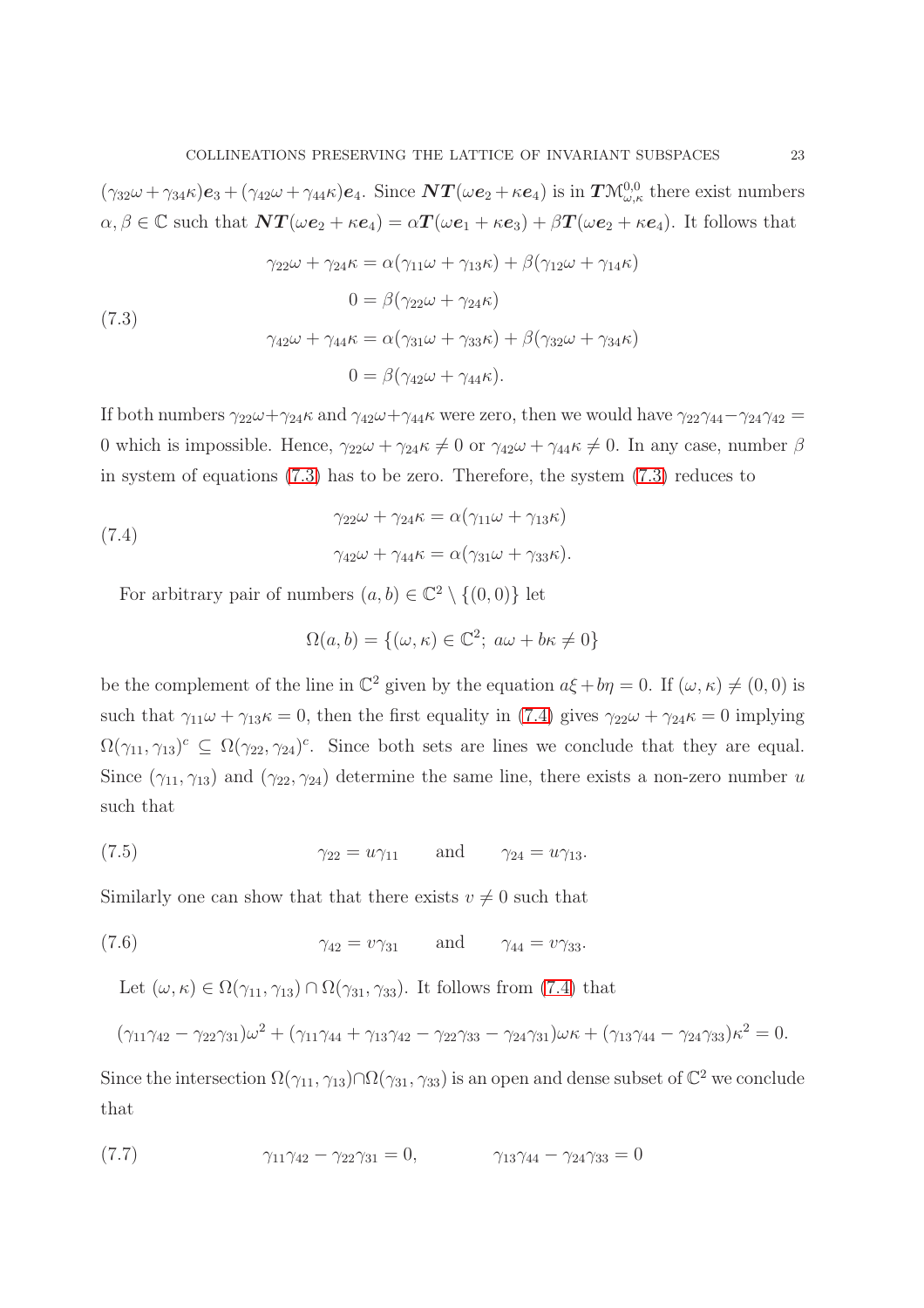#### 24 J. BRAČIČ AND M. KANDIĆ

and

<span id="page-23-0"></span>(7.8) 
$$
\gamma_{11}\gamma_{44} + \gamma_{13}\gamma_{42} - \gamma_{22}\gamma_{33} - \gamma_{24}\gamma_{31} = 0.
$$

To prove that T is of the desired form, we need to consider different cases. If  $\gamma_{11}, \gamma_{13}, \gamma_{31}$ and  $\gamma_{33}$  are non-zero numbers, then it follows from [\(7.5\)](#page-22-2), [\(7.6\)](#page-22-3) and [\(7.7\)](#page-22-4) that  $u = v$ . Hence,  $\boldsymbol{T} =$  $\begin{bmatrix} \gamma_{11} & \gamma_{12} & \gamma_{13} & \gamma_{14} \\ 0 & u\gamma_{11} & 0 & u\gamma_{13} \\ \gamma_{31} & \gamma_{32} & \gamma_{33} & \gamma_{34} \end{bmatrix}$  $\begin{bmatrix} 11 & \gamma_{12} & \gamma_{13} & \gamma_{14} \\ 0 & u\gamma_{11} & 0 & u\gamma_{13} \\ 31 & \gamma_{32} & \gamma_{33} & \gamma_{34} \\ 0 & u\gamma_{31} & 0 & u\gamma_{33} \end{bmatrix}$ in this case.

If  $\gamma_{11} = 0$  and  $\gamma_{33} \neq 0$ , then, by [\(7.5\)](#page-22-2),  $\gamma_{22} = 0$  and  $\gamma_{44} \neq 0$ . It follows, by [\(7.2\)](#page-21-1), that  $\gamma_{13} \neq 0$  and  $\gamma_{31} \neq 0$ . Hence,  $v = \frac{\gamma_{42}}{\gamma_{31}}$  $\frac{\gamma_{42}}{\gamma_{31}} = \frac{\gamma_{44}}{\gamma_{33}}$  $\frac{\gamma_{44}}{\gamma_{33}} = \frac{\gamma_{24}}{\gamma_{13}}$  $\frac{\gamma_{24}}{\gamma_{13}}=u$  and so

$$
T = \left[\begin{smallmatrix} 0 & \gamma_{12} & \gamma_{13} & \gamma_{14} \\ 0 & 0 & 0 & w\gamma_{13} \\ \gamma_{31} & \gamma_{32} & \gamma_{33} & \gamma_{34} \\ 0 & w\gamma_{31} & 0 & w\gamma_{33} \end{smallmatrix}\right].
$$

If  $\gamma_{11} = 0$  and  $\gamma_{33} = 0$ , then  $\gamma_{22} = 0$  and  $\gamma_{44} = 0$ . By [\(7.2\)](#page-21-1),  $\gamma_{13} \neq 0$  and  $\gamma_{31} \neq 0$  so that [\(7.8\)](#page-23-0) reads as  $\gamma_{13}\gamma_{42} - \gamma_{24}\gamma_{31} = 0$ . Together with [\(7.5\)](#page-22-2) and [\(7.6\)](#page-22-3) this gives  $u = v$  and so T is of the form

$$
\bm{T} = \left[ \begin{smallmatrix} 0 & \gamma_{12} & \gamma_{13} & \gamma_{14} \\ 0 & 0 & 0 & u\gamma_{13} \\ \gamma_{31} & \gamma_{32} & 0 & \gamma_{34} \\ 0 & u\gamma_{31} & 0 & 0 \end{smallmatrix} \right].
$$

Following the same reasoning in the remaining cases we conclude that  $T \in Col(N)$  is of the form

$$
T = \left[\begin{smallmatrix} \gamma_{11} & \gamma_{12} & \gamma_{13} & \gamma_{14} \\ 0 & t\gamma_{11} & 0 & t\gamma_{13} \\ \gamma_{31} & \gamma_{32} & \gamma_{33} & \gamma_{34} \\ 0 & t\gamma_{31} & 0 & t\gamma_{33} \end{smallmatrix}\right],
$$

where  $t, \gamma_{11}, \gamma_{12}, \gamma_{13}, \gamma_{14}, \gamma_{31}, \gamma_{32}, \gamma_{33}, \gamma_{34} \in \mathbb{C}$  are such that  $\det(\boldsymbol{T}) = (t(\gamma_{11}\gamma_{33}-\gamma_{13}\gamma_{31}))^2 \neq$ 0.

To prove the opposite implication, let

$$
\bm{T} = \left[ \begin{smallmatrix} \gamma_{11} & \gamma_{12} & \gamma_{13} & \gamma_{14} \\ 0 & t\gamma_{11} & 0 & t\gamma_{13} \\ \gamma_{31} & \gamma_{32} & \gamma_{33} & \gamma_{34} \\ 0 & t\gamma_{31} & 0 & t\gamma_{33} \end{smallmatrix} \right]
$$

be such that  $t(\gamma_{11}\gamma_{33}-\gamma_{13}\gamma_{31})\neq 0$ . Then  $\boldsymbol{T} \in (\text{Alg} \text{Lat}(\boldsymbol{N})')^{-1}$ . We have to see that  $\mathbf{T}\mathcal{M}_{\omega,\kappa}^{\rho,\theta}\in \mathrm{Lat}(\mathbf{N})$  for all  $\omega,\kappa,\rho,\theta\in\mathbb{C}$  with  $(\omega,\kappa)\neq(0,0)$ . Since

$$
\begin{bmatrix}\n\gamma_{11} & \gamma_{12} & \gamma_{13} & \gamma_{14} \\
0 & t\gamma_{11} & 0 & t\gamma_{13} \\
\gamma_{31} & \gamma_{32} & \gamma_{33} & \gamma_{34} \\
0 & t\gamma_{31} & 0 & t\gamma_{33}\n\end{bmatrix}\n\begin{bmatrix}\n\lambda\omega + \zeta\rho \\
\zeta\omega \\
\lambda\kappa + \zeta\theta \\
\zeta\kappa\n\end{bmatrix} = \begin{bmatrix}\n\lambda(\gamma_{11}\omega + \gamma_{13}\kappa) + \zeta(\gamma_{11}\rho + \gamma_{12}\omega + \gamma_{13}\theta + \gamma_{14}\kappa) \\
t\zeta(\gamma_{11}\omega + \gamma_{13}\kappa) \\
\lambda(\gamma_{31}\omega + \gamma_{33}\kappa) + \zeta(\gamma_{31}\rho + \gamma_{32}\omega + \gamma_{33}\theta + \gamma_{34}\kappa) \\
t z\zeta(\gamma_{31}\omega + \gamma_{33}\kappa)\n\end{bmatrix}
$$

for all  $\lambda, \zeta \in \mathbb{C}$  we have  $T\mathcal{M}_{\omega,\kappa}^{\rho,\theta} = \mathcal{M}_{\gamma_{11}\omega+\gamma_{13}\kappa,\gamma_{31}\omega+\gamma_{33}\kappa}^{\gamma_{11}\rho+\gamma_{12}\omega+\gamma_{13}\theta+\gamma_{14}\kappa,\gamma_{31}\rho+\gamma_{32}\omega+\gamma_{33}\theta+\gamma_{34}\kappa} \in \text{Lat}(\mathbf{N}).$   $\Box$ 

Acknowledgments. The paper is a part of the project Distinguished subspaces of a linear operator and the work of the first author was partially supported by the Slovenian Research Agency through the research program P2-0268. The second author acknowledges